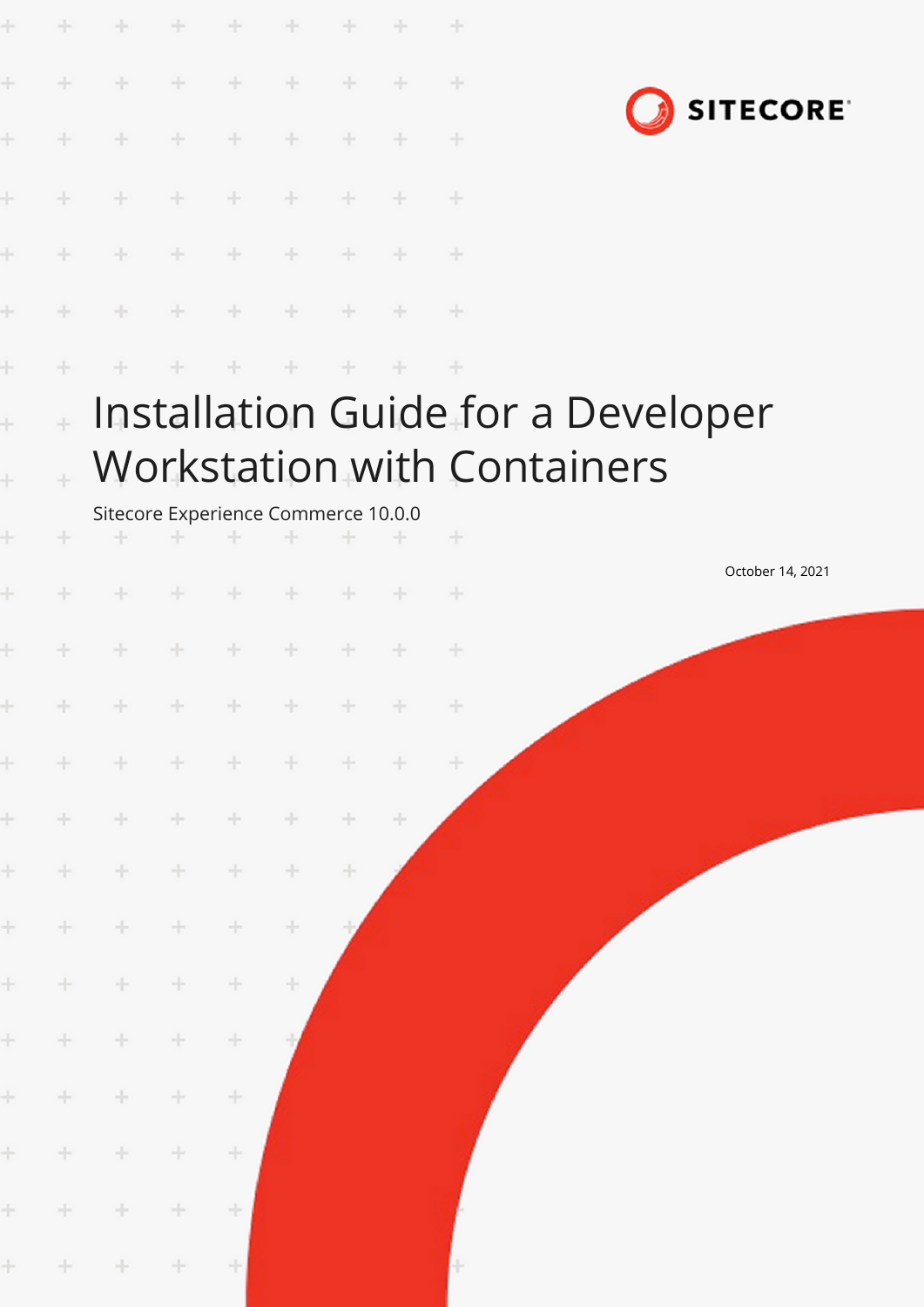

# **Table of Contents**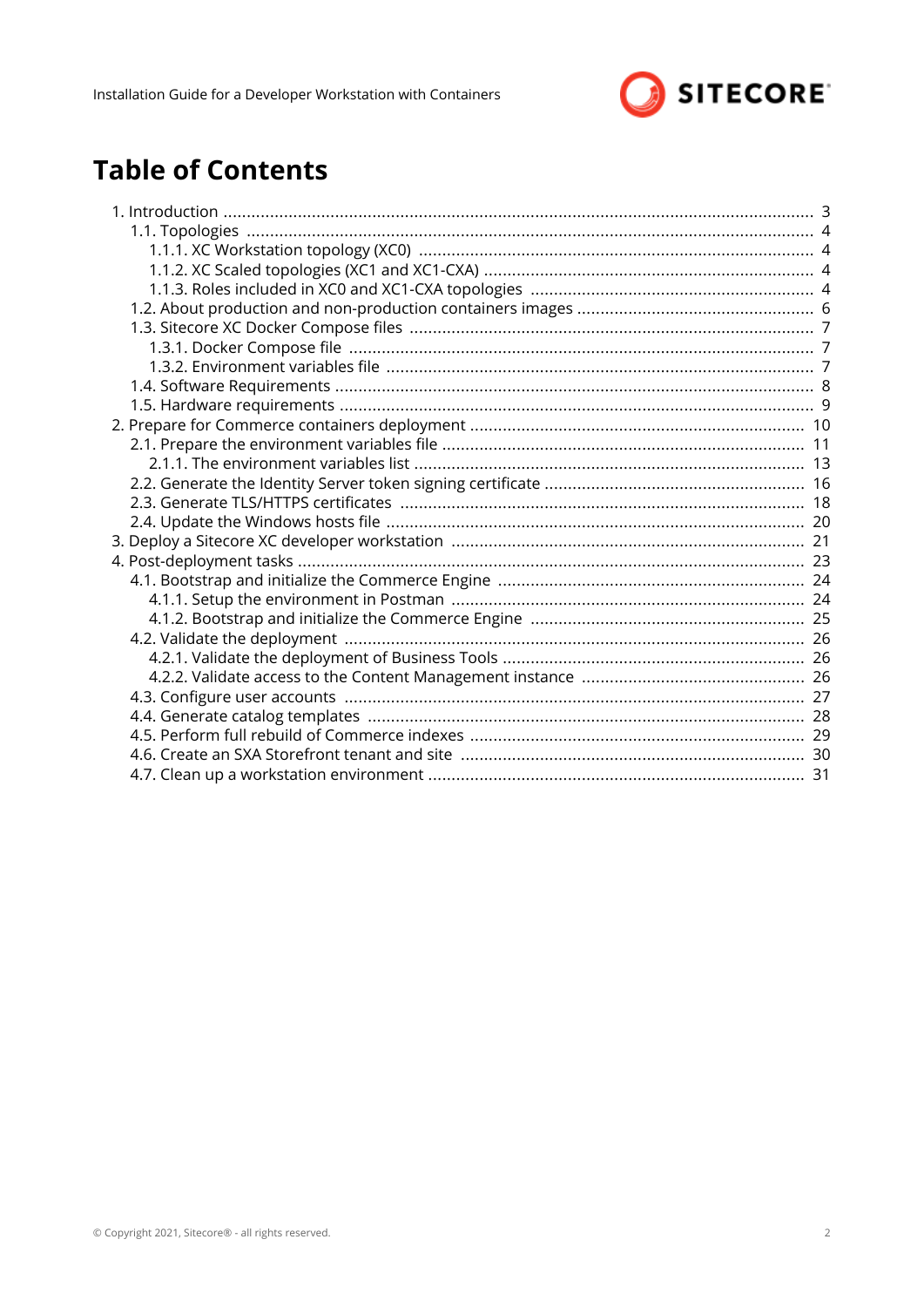

# <span id="page-2-0"></span>**1. Introduction**

Sitecore Experience Commerce uses Docker Compose as the container orchestrator on developer workstations. Docker Compose is a simple container deployment tool that is bundled with Docker for Windows. Sitecore container images can be deployed with other tools but we recommend that you use Docker Compose to deploy the containers that form the Sitecore Experience Commerce.

This guide provides step-by-step instructions for installing Sitecore Experience Commerce on a developer workstation, based on the sample images that are included in the Sitecore Commerce Container SDK package, available on the [Sitecore Downloads](https://dev.sitecore.net/Downloads/Sitecore_Commerce/100/Sitecore_Experience_Commerce_100.aspx) site.

For information on installing Sitecore Experience Commerce using Kubernetes in a production environment, download the [Sitecore XC Installation Guide for Production Deployments with](https://dev.sitecore.net/Downloads/Sitecore_Commerce/100/Sitecore_Experience_Commerce_100.aspx) [Kubernetes.](https://dev.sitecore.net/Downloads/Sitecore_Commerce/100/Sitecore_Experience_Commerce_100.aspx)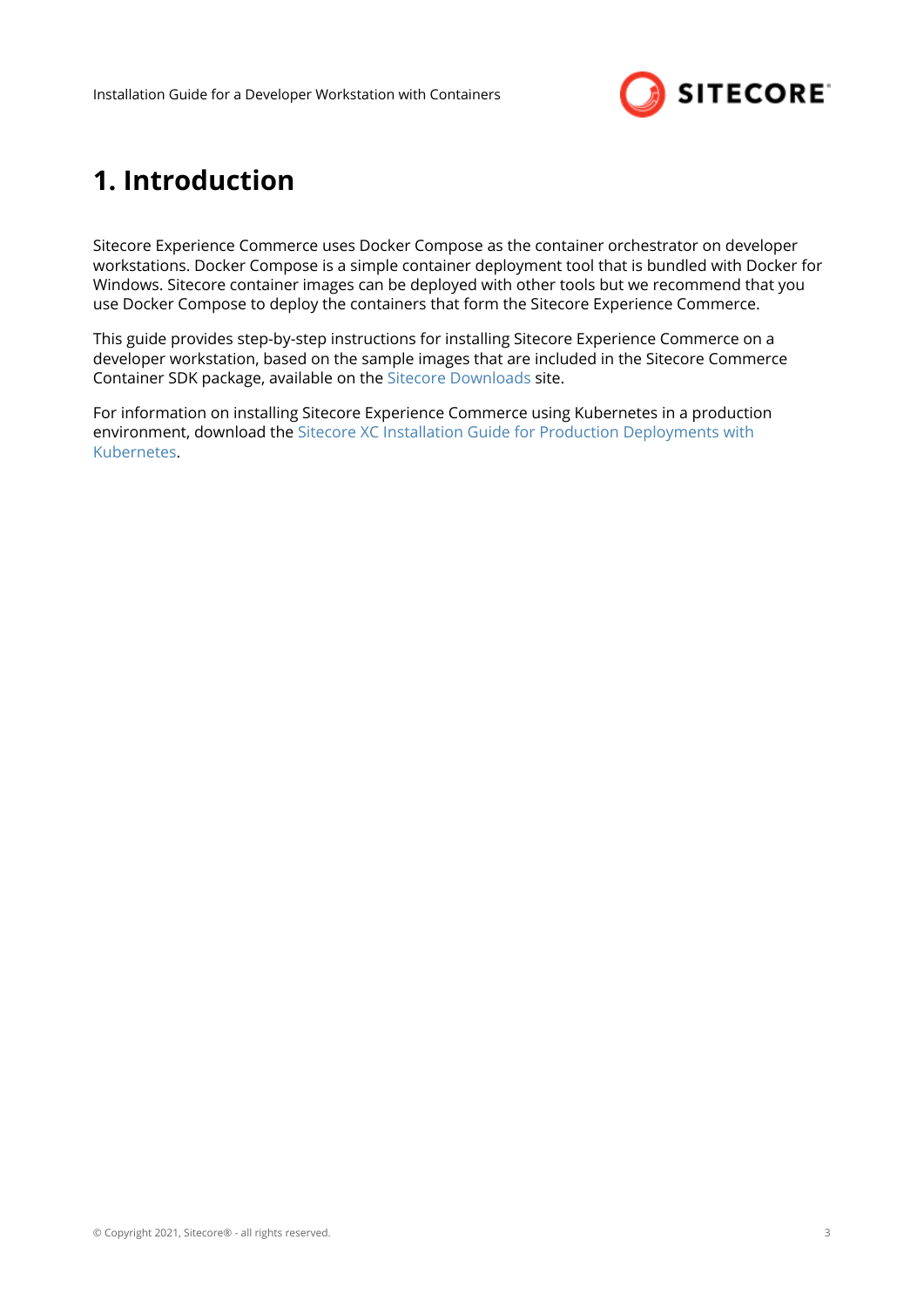

# <span id="page-3-0"></span>**1.1. Topologies**

The Sitecore Commerce Container SDK provides container images that allows you to install Sitecore XC on a developer workstation in the following topologies:

- XC Workstation topology (XC0)
- XC Scaled topology (XC1 and SX1-CXA)

#### **1.1.1. XC Workstation topology (XC0)**

The XC0 topology is used to deploy the Commerce Engine only, in a Docker workstation developer environment. This topology is not intended for production deployment. It is designed to reduce memory overhead, reduce download size, improve startup/shutdown time, and reduce complexity.

#### **NOTE**

The XC0 topology for developer workstation *does not* include container images for the SXA storefront or supporting modules.

For a deployment that includes the modules required to deploy the SXA storefront, you must install the XC1-CXA topology.

### **1.1.2. XC Scaled topologies (XC1 and XC1-CXA)**

The Sitecore Commerce Container SDK includes two XC scaled topologies:

• The XC1-CXA topology is for a scaled Commerce deployment. The XC1-CXA topology includes container images of modules required to support the SXA Storefront. This is the topology you need to deploy if you want the SXA Storefront in your development environment.

#### **NOTE**

The XC1-CXA topology does not include a default storefront site configuration. The topology provides container images of all supporting modules required to create a tenant and SXA Storefront site as post-deployment steps.

• The XC1 topology is for a scaled deployment that *excludes* modules supporting the SXA Storefront. You use this topology in a scaled, Commerce Engine only deployment, that does not use the SXA Storefront.

#### **NOTE**

The Sitecore Commerce Container SDK does not include all Docker compose YAML files required to deploy the container images of the XC1 topology.

The resources required to run XC in a non-production deployment can be significant but are required to mimic the exact configuration that is used in production. In non-production deployments, we recommend that you run XC with the [workstation hardware requirements.](#page-8-0)

### **1.1.3. Roles included in XC0 and XC1-CXA topologies**

The XC0 and XC1-CXA topologies include container images for Sitecore roles and for external services.

The following table lists the Sitecore roles that are included in the XC0 and XC1-CXA topologies, respectively.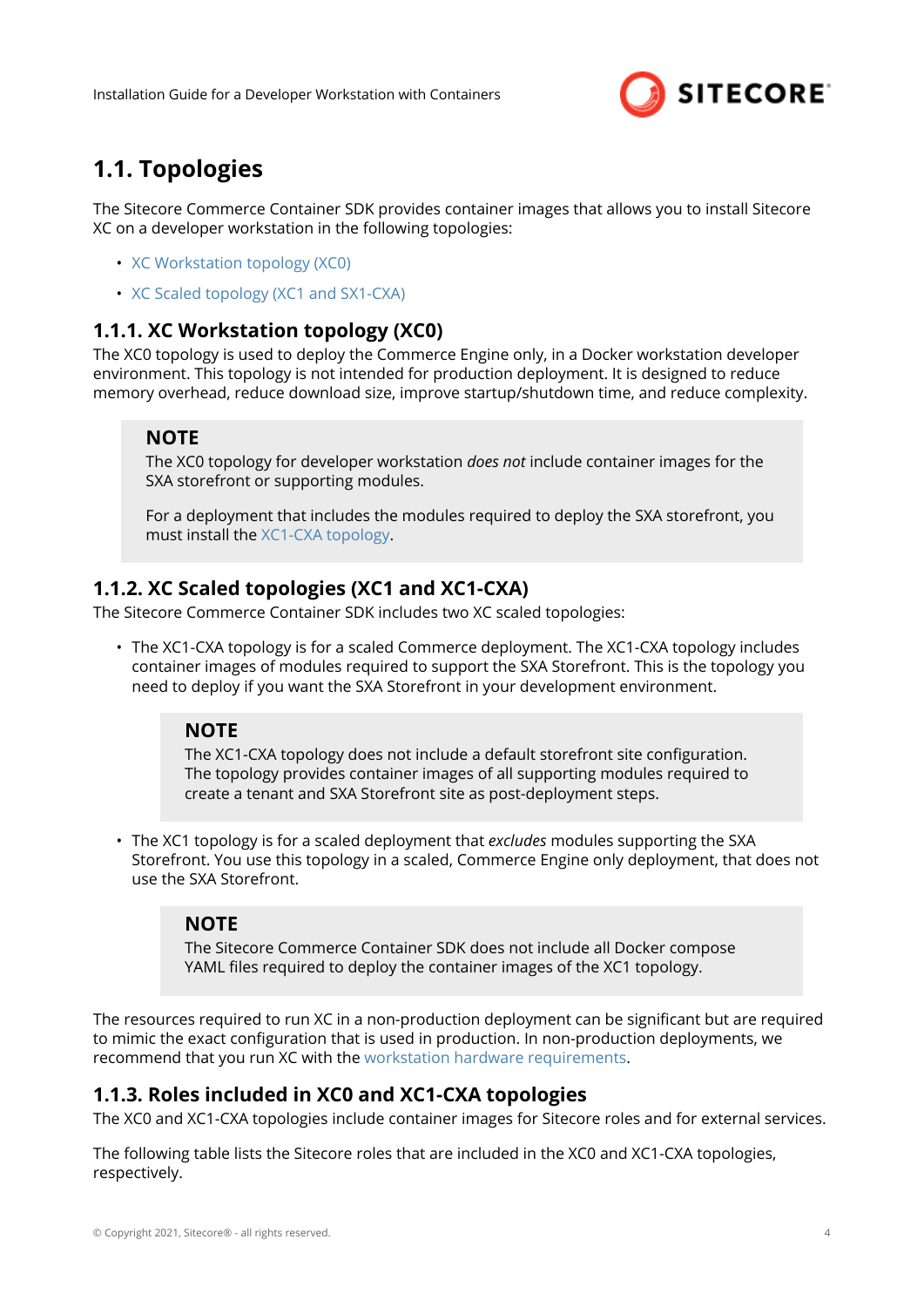

| <b>Sitecore roles</b>                    | <b>XC0 topology</b> | <b>XC1-CXA topology</b> |
|------------------------------------------|---------------------|-------------------------|
| Sitecore Identity Server                 | ✓                   | ✓                       |
| Sitecore Commerce Business Tools (BizFX) | ✓                   | ✓                       |
| Sitecore Commerce Authoring              | ✓                   | ✓                       |
| <b>Sitecore Commerce Shops</b>           | ✓                   | ✓                       |
| <b>Sitecore Commerce Minions</b>         | ✓                   | ✓                       |
| Sitecore Commerce Ops                    | ✓                   | ✓                       |
| <b>XDB Search Worker</b>                 | ✓                   | ✓                       |
| Marketing Automation Engine              | ✓                   | ✓                       |
| <b>Sitecore Cortex Processing Engine</b> | ✓                   | ✓                       |
| xConnect Server (Standalone)             | ✓                   |                         |
| Content Management (Standalone CM/CD)    | ✓                   |                         |
| xConnect Server                          |                     | ✓                       |
| Content Management                       |                     | ✓                       |
| Content Delivery                         |                     | ✓                       |
| <b>XDB Processing</b>                    |                     | ✓                       |
| XDB Reporting service                    |                     | ✓                       |
| <b>XDB Collection service</b>            |                     | ✓                       |
| <b>XDB Search service</b>                |                     | ✓                       |
| XDB Reference Data service               |                     | ✓                       |
| Marketing Automation Reporting           |                     | ✓                       |

In addition to the Sitecore roles, the XC0 and XC1-CXA topologies include sample container images of external services.

#### **NOTE**

The external services are provided as non-production container images to facilitate the deployment of the Sitecore XC sample solution in a development environment. They are not intended nor suitable for production deployment.

- Microsoft SQL Server
- Apache Solr
- RedisLabs Redis Server
- Traefik Reverse Proxy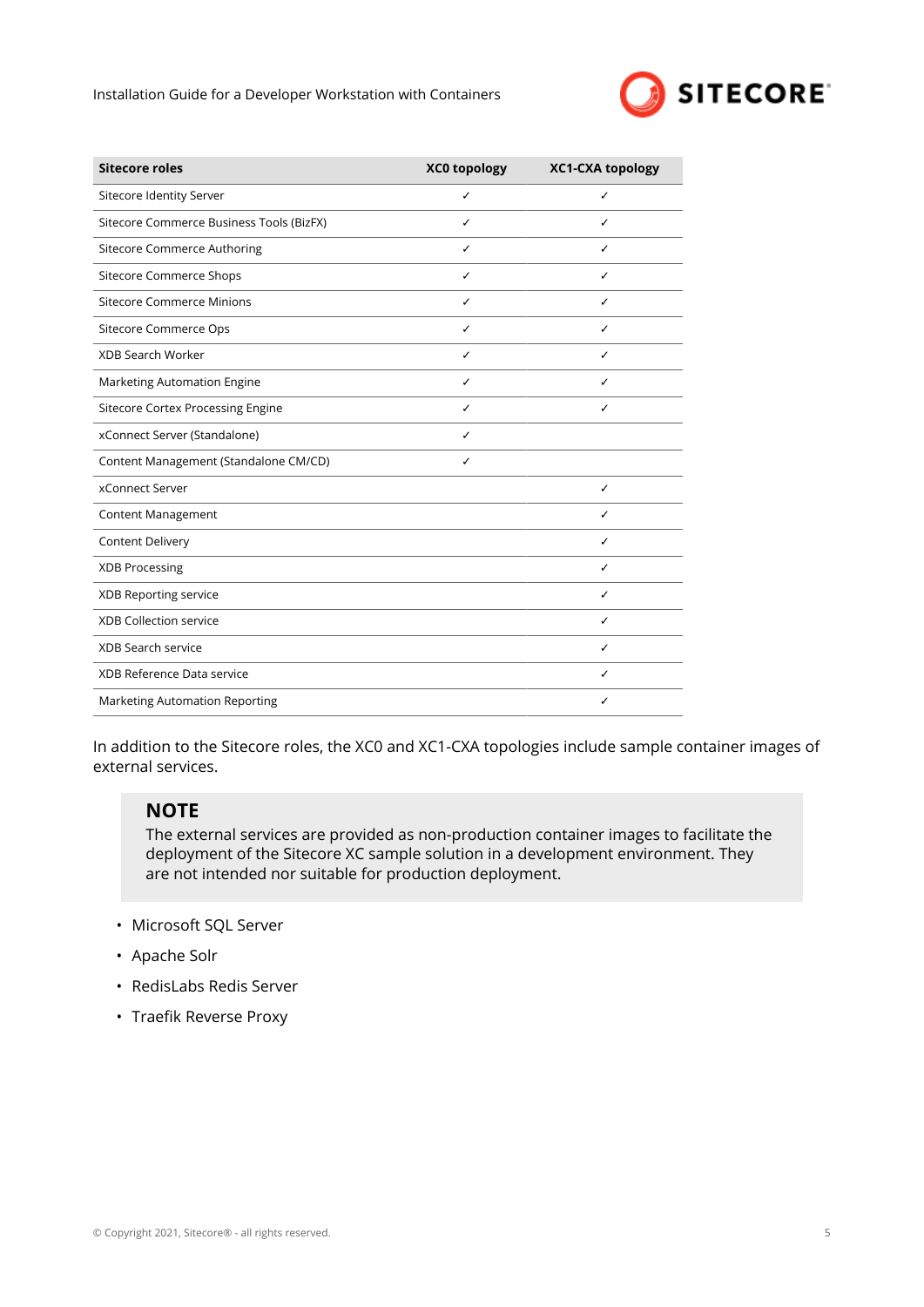

## <span id="page-5-0"></span>**1.2. About production and non-production containers images**

Sitecore XC Docker images that are provided as samples are not suitable for a production environment.

Sitecore provides non-production Docker images for Microsoft SQL Server, Apache Solr, and RedisLabs Redis that are only for use on developer workstations. These images are preloaded with the required database and search configurations that are specific to each product and are designed to facilitate rapid deployment.

Every container image that has the type=nonproduction label is not supported in production environments. No warranty or extended support is provided for images that are labelled for nonproduction.

#### **IMPORTANT**

The non-production services do not follow the best practices for hosting a production environment and should not be considered as a basis for production environments.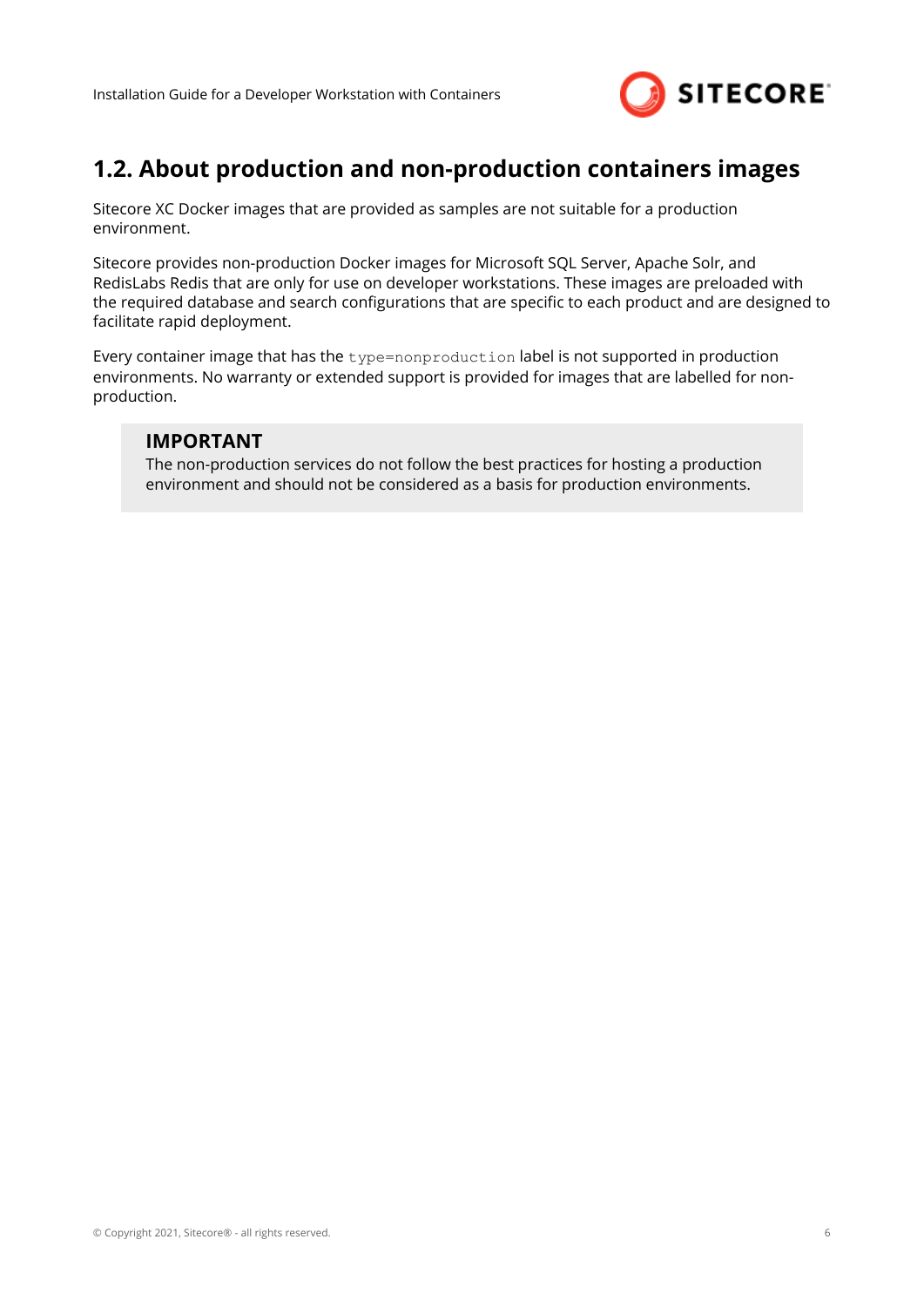

## <span id="page-6-0"></span>**1.3. Sitecore XC Docker Compose files**

Overview of how Docker Compose files are used in a Sitecore XC deployment and the information they contain about containers and configurations.

To deploy the containers, Sitecore Docker Compose requires the following files:

- The docker-compose. yml file
- The .env file

#### **NOTE**

The Docker Compose files for each Sitecore XC topology are included in the Sitecore Commerce Container SDK.

#### **1.3.1. Docker Compose file**

The Docker Compose configuration file is a text file ( $docker-compose$ .  $vm1$ ) that contains information about the different containers and configuration of each Sitecore role in the deployment topology. The Docker Compose file is the main configuration file that the  $\text{docker-compose}$  command uses.

#### **1.3.2. Environment variables file**

The environment variable configuration file is a text file ( . env) that stores the configuration information for the environment you want to deploy. The [sample](#page-12-0)  $\Delta$  env file provides default values for any environment variables referenced in the Docker Compose file. You can edit this file outside the main Docker Compose configuration, that is, using a text editor without using docker-compose command line utility.

The environment variables are the preferred mechanism for passing configuration settings into containers.

The following example shows how, for example, the  $msq1$  service role in the  $compose$ ,  $ym1$  file uses an environment variable defined in the . env file to configure the SQL Server SA password (SA\_PASSWORD):

```
``` yaml
     mssql:
        isolation: ${ISOLATION}
        image: ${XC_NONPRODUCTION_SITECORE_DOCKER_REGISTRY}sitecore-xc0-mssql:${XC_PACKAGES_TAG}
        environment:
          SA_PASSWORD: ${SQL_SA_PASSWORD}
         SITECORE ADMIN PASSWORD: ${SITECORE ADMIN PASSWORD}
          ACCEPT_EULA: "Y"
         SQL SERVER: mssql
         ports:
           - "14330:1433"
         volumes:
           - type: bind
            source: c:\containers\mssql-data
             target: c:\data
\mathbb{R}^n
```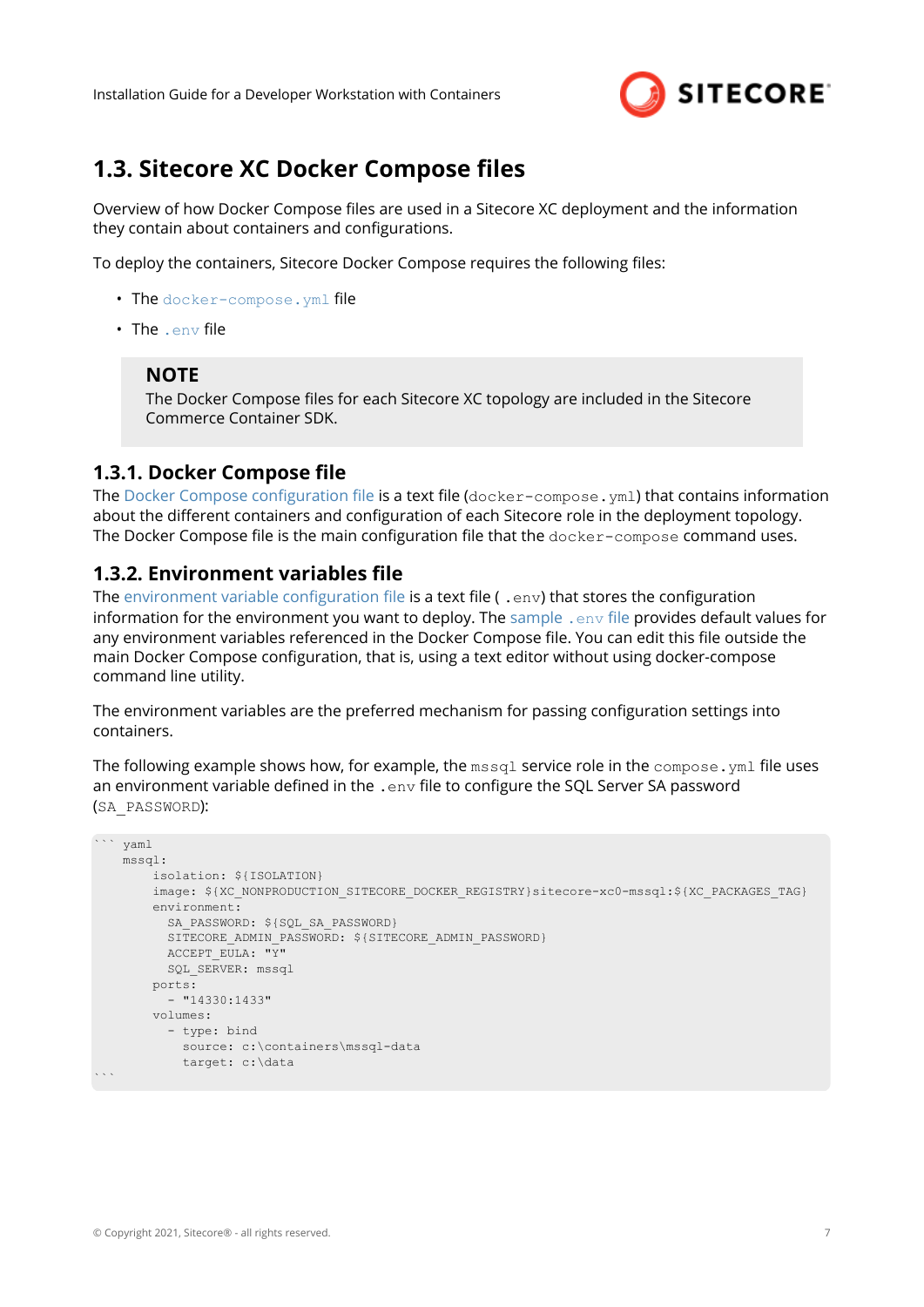

## <span id="page-7-0"></span>**1.4. Software Requirements**

The following are software requirements for installing Sitecore Experience Commerce with containers on your developer workstation:

- Operating system:
	- Windows 10 The most recent 2 semi-annual feature releases. or
	- Windows Server The current LTS version and most recent 2 semi-annual feature releases.
- [Docker Desktop for Windows](https://docs.docker.com/docker-for-windows/install/)
- Windows PowerShell 5.0
- [Sitecore Commerce Container SDK](https://dev.sitecore.net/Downloads/Sitecore_Commerce/100/Sitecore_Experience_Commerce_100.aspx)

#### **NOTE**

You must extract the Docker Compose configuration folder for the desired topology.

See this [article](https://kb.sitecore.net/articles/804595) for additional details about Sitecore XC software compatibility for this release.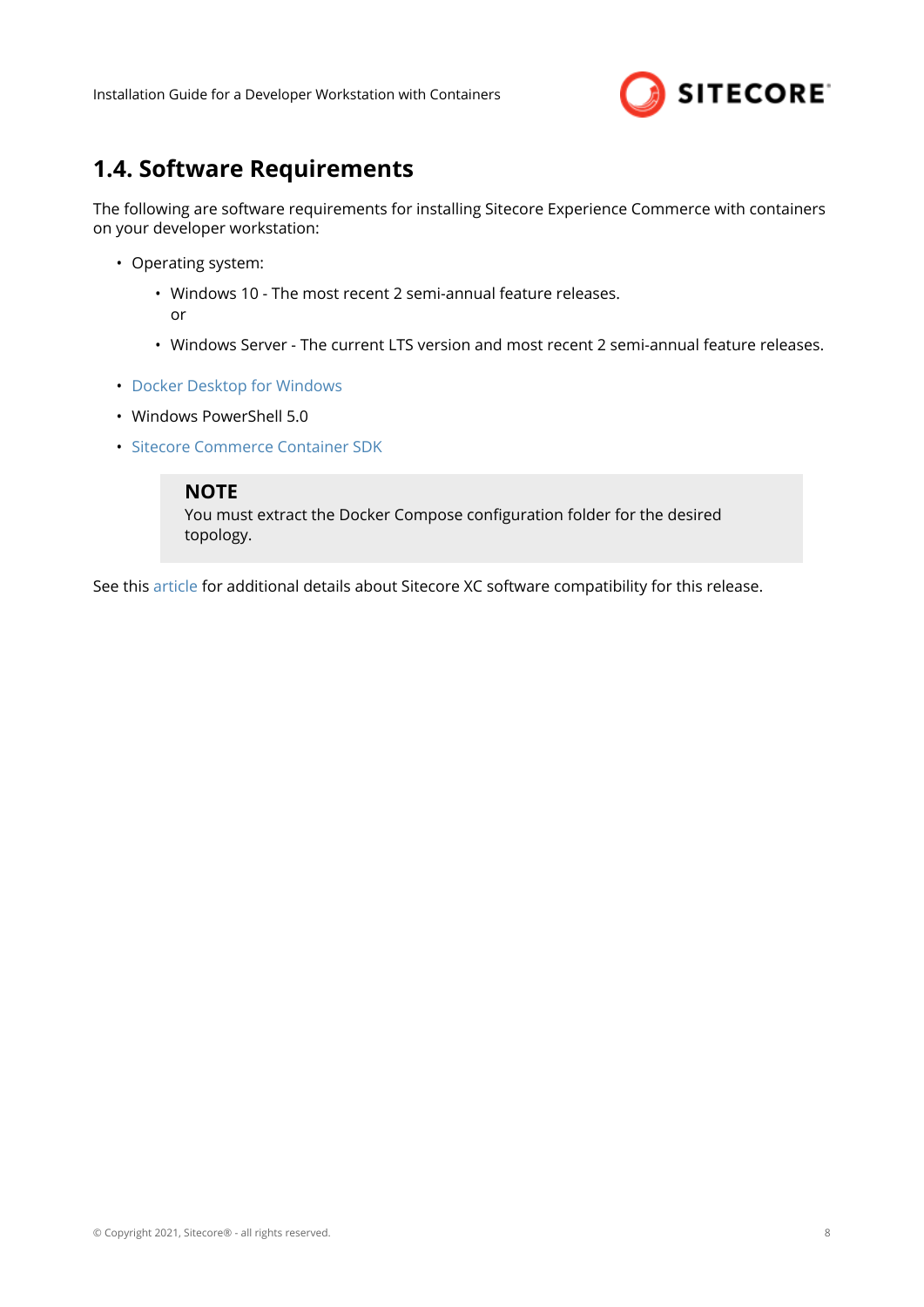

## <span id="page-8-0"></span>**1.5. Hardware requirements**

The following are hardware requirements for installing Sitecore Experience Commerce with containers on your developer workstation:

• RAM

We recommend that a developer workstation has a minimum of 32GB of RAM.

• CPU

We recommend a quad core or higher.

• Disk

Sitecore container images require approximately 25 GB of free disk space. We recommend the use of solid-state drive (SSD) disks for optimal performance when downloading and running Docker containers.

#### **NOTE**

The type of disks used for SQL Server and Solr can have a significant impact on performance.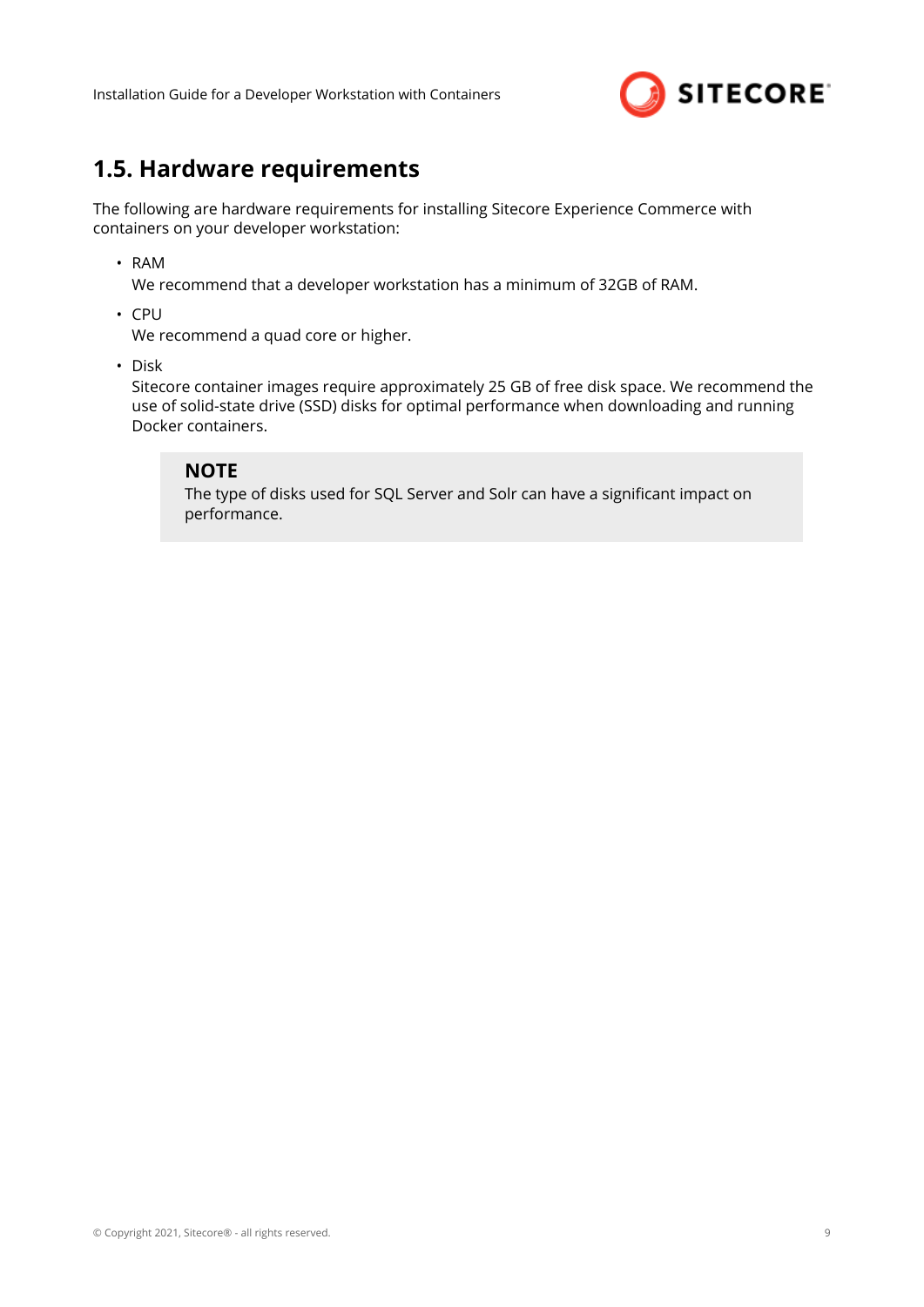

# <span id="page-9-0"></span>**2. Prepare for Commerce containers deployment**

Before you can deploy the Sitecore XC containers, you must perform the following tasks to prepare required files and certificates:

- [Download](https://dev.sitecore.net/Downloads/Sitecore_Commerce/100/Sitecore_Experience_Commerce_100.aspx) the Sitecore.Commerce.Container.SDK.\*.\*.\*.ZIP package and familiarize yourself with its content. For a description of the SDK, see this [topic](https://doc.sitecore.com/developers/100/sitecore-experience-commerce/en/sitecore-commerce-container-sdk.html) .
- [Prepare the environment variables](#page-10-0)
- Generate the Identity Server token signing certificate
- Generate TLS/HTTPS certificates
- Update the Windows hosts file
- [Read about production and non-production container images](#page-5-0)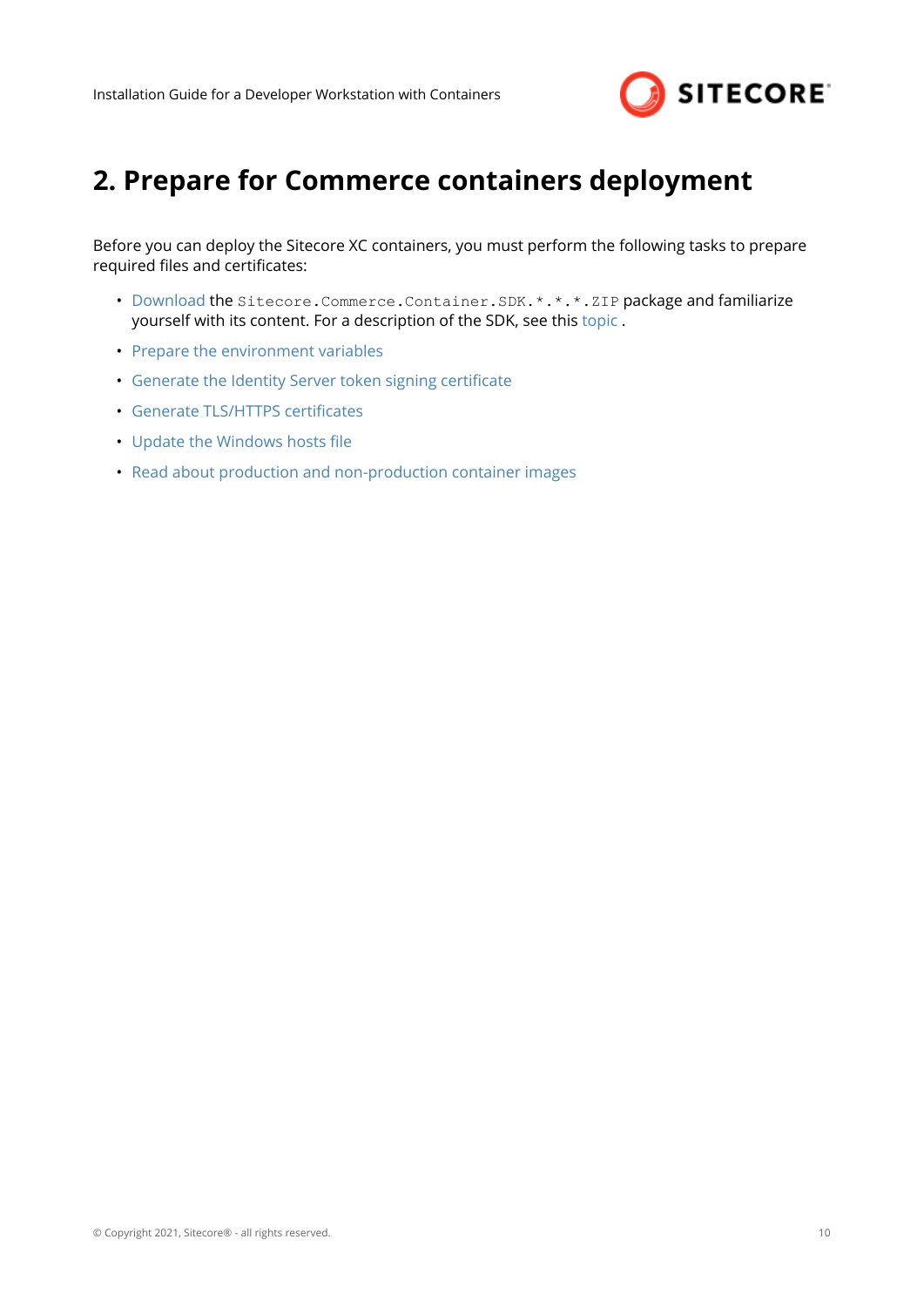

## <span id="page-10-0"></span>**2.1. Prepare the environment variables file**

Environment variables are the preferred mechanism for passing configuration settings into Sitecore containers.

The environment variables for [Sitecore Docker Compose](#page-6-0) are stored in an environment variable configuration file (.env). Docker Compose loads these variables automatically during startup.

#### **IMPORTANT**

All the environment variables must fit inside a single 32,700 character block in the .  $env$ file. If the total size of your own variables combined with the Sitecore variables exceeds this size, you will be unable to set new values, and the system will [not deploy](https://devblogs.microsoft.com/oldnewthing/20100203-00/?p=15083) [successfully](https://devblogs.microsoft.com/oldnewthing/20100203-00/?p=15083).

#### **NOTE**

To reuse environment variables across multiple environments, you should consider setting environment variables in the Windows operating system, and removing the corresponding keys from the environment variable configuration file used by Docker Compose.

You use the UpdateEnvCompose.ps1 script to prepare the .env file. The script sets values for those variables who do not have a default value defined in the . env file. For a brief description of all variables contained in the . env file, see [the environment variables list](#page-12-0).

Following is the list of variables for which you must provide a value, and that are propagated to the .env file when you run the UpdateEnvCompose.ps1 :

| Script parameter     | <b>Description</b>                                                                                     |
|----------------------|--------------------------------------------------------------------------------------------------------|
| licenseFile          | The path to your Sitecore license file.                                                                |
|                      | Example: "C:\Docker\Sitecore.Commerce.Container.SDK.1.0.214\scripts<br>\license.xmlC:\temp\license.xml |
|                      | In the env. file, sets the SITECORE LICENSE variable.                                                  |
| braintreeEnvironment | The Braintree environment where to direct API requests.                                                |
|                      | Example: "sandbox"                                                                                     |
|                      | In the env. file, sets the XC_ENGINE_BRAINTREEENVIRONMENT variable.                                    |
| braintreeMerchantId  | Your merchant ID for the Braintree payment provider.                                                   |
|                      | Example: "rwd84b5k2rck8c7f"                                                                            |
|                      | In the env. file, sets the XC ENGINE BRAINTREEMERCHANTID variable.                                     |
| braintreePublicKey   | The public key associated to your Braintree account.                                                   |
|                      | Example: "747f5tsgkbk9xrk3"                                                                            |
|                      | In the variable env. file, sets the XC ENGINE BRAINTREEPUBLICKEY variable.                             |
| braintreePrivateKey  | The private key associated to your Braintree account.                                                  |
|                      | Example: "25d3cfa5a9674a8b12e167af80b8607f"                                                            |
|                      | In the variable env. file, sets the XC ENGINE BRAINTREEPRIVATEKEY variable.                            |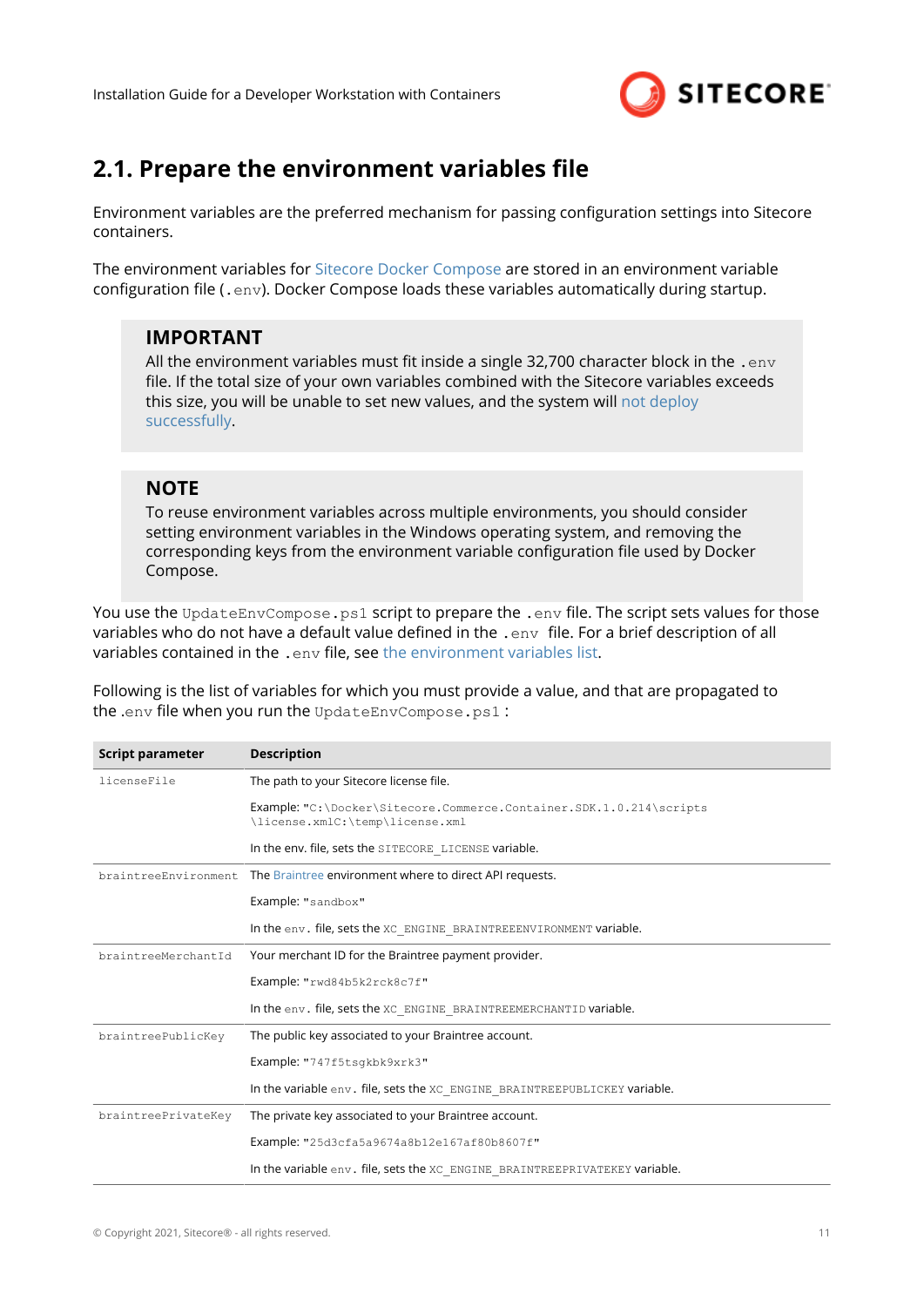#### Installation Guide for a Developer Workstation with Containers



| Script parameter | <b>Description</b>                                                                                                                                             |
|------------------|----------------------------------------------------------------------------------------------------------------------------------------------------------------|
| telerikKey       | The symmetric key used by the Telerik web controls.                                                                                                            |
|                  | Length: 64-128 characters random string.                                                                                                                       |
|                  | Example: "mPqyfFKEf70UmVoE74LY93RmieAujDOD"                                                                                                                    |
|                  | In the env. file, sets the TELERIK ENCRYPTION KEY variable.                                                                                                    |
| idCert           | The ID Service certificate used to encrypt data.                                                                                                               |
|                  | Example: "mPqyfFKEf70UmVoE74LY93RmieAujDOD                                                                                                                     |
|                  | In the env. file, sets the SITECORE ID CERTIFICATE variable.                                                                                                   |
| idPassword       | The password used in the script that creates the ID Service certificate, and that is required to open the<br>Identity Server certificate.                      |
|                  | Example: "Test123!"                                                                                                                                            |
|                  | In the env. file, sets the SITECORE ID CERTIFICATE PASSWORD variable.                                                                                          |
| idSecret         | The shared secret between the Identity Server and client roles.                                                                                                |
|                  | Length: 64 characters                                                                                                                                          |
|                  | Example: "utxHufWfiDEuqCK9a1kQ2sBvbX83gHMpVsrqptkvoOMttDjsvqrMmHwRG33aBYgL"                                                                                    |
|                  | In the env. file, sets the SITECORE IDSECRET variable.                                                                                                         |
| xcIdSecret       | The shared secret to use as a salt when generating hash values between the Identity Server and<br>Commerce Engine Connect client roles. Length: 64 characters. |
|                  | Example: "utxHufWfiDEuqCK9a1kQ2sBvbX83qHMpVsrqptkvoOMttDjsvqrMmHwRG33aBYqL"                                                                                    |
|                  | In the env. file, sets the XC IDENTITY COMMERCEENGINECONNECTCLIENT CLIENTSECRET1 variable.                                                                     |
| reportingApiKey  | The symmetric key - ASCII string can be any combination of numerals or text - used to access the Sitecore<br>XDB Reporting WebAPI.                             |
|                  | Length: 32 characters                                                                                                                                          |
|                  | Example: "GvkOq8s4jOqGN0SzBOq4J8rDwXyOZKR8"                                                                                                                    |
|                  | In the env. file, sets the REPORTING API KEY variable.                                                                                                         |

To prepare the environment variable:

• Open a PowerShell window, replace the values with your own values, and run the following sample script:

```
/UpdateEnvCompose.ps1 -envRootPath 'C:\Docker\Sitecore.Commerce.Container.SDK.*.*.***\xc0' -
licenseFile "C:\Docker\Sitecore.Commerce.Container.SDK.*.*.***\scripts\license.xml" -
braintreeEnvironment "sandbox" -braintreeMerchantId "rwd84b5k2rck8c7f"
 -braintreePublicKey "747f5tsgkbk9xrk3" -braintreePrivateKey 
"25d3cfa5a9674a8b12e167af80b8607f" -telerikKey "mPgyfFKEf70UmVoE74LY93RmieAujDOD" -idCert 
"MIIKqQIBAzCCCmUGCSqGSIb3DQEHAaCCC…" -idSecret 
"utxHufWfiDEuqCK9a1kQ2sBvbX83gHMpVsrqptkvoOMttDjsvqrMmHwRG33aBYgL"
 -idPassword "Test123!" -xcIdSecret 
"srNMmM8lPeAYCcABY90f6nJIWWgx1DVX1ldc2iNN0z3qVZcGzuKwfGEHKDJzNMZ8" -reportingApiKey 
"GvkOg8s4jOgGN0SzBOq4J8rDwXyOZKR8" -mediaSecret "25d3cfabDRS674a8r93Ab12e167a2Jk07f"
```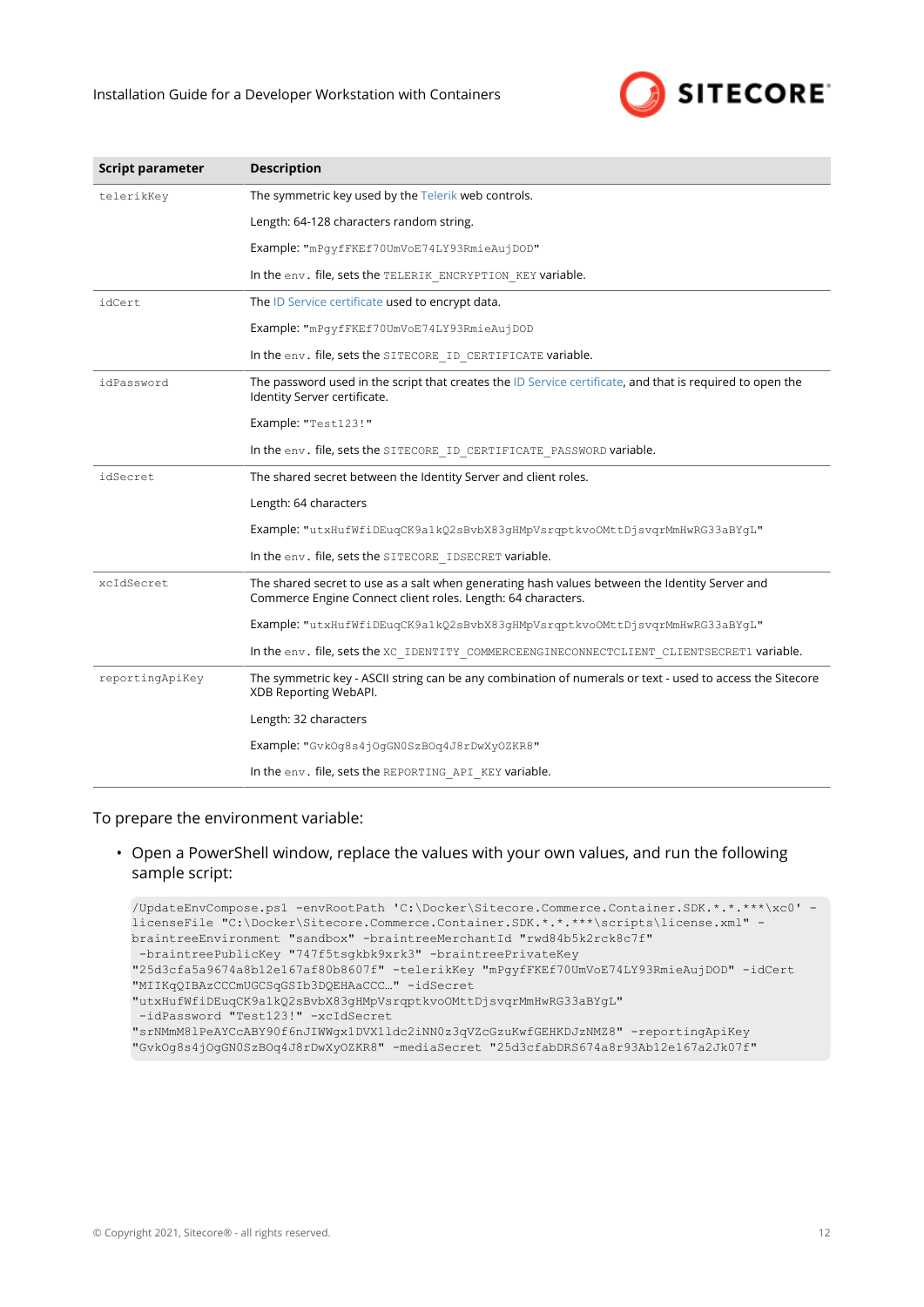

#### <span id="page-12-0"></span>**NOTE**

The script creates the following Docker container volumes under "c:\containers":

- "cm\domains-shared"
- "cd\domains-shared"
- "engine\catalogs"
- "mssql-data"
- "solr-data"

#### **2.1.1. The environment variables list**

The following table lists the environment variables contained in the . env file for each Sitecore topology.

#### **NOTE**

The variables that do not have a default value defined are those that are set when you run the UpdateEnvCompose.ps1 script.

## **Environment variables for XC0, XC1, and XC1-CXA topologies**

| Variable name                               | <b>Topology</b> | <b>Default value</b>                                                                           | <b>Description</b>                                                      |  |
|---------------------------------------------|-----------------|------------------------------------------------------------------------------------------------|-------------------------------------------------------------------------|--|
| BASE SITECORE DOCKER REGISTRY               | XC0, XC1,       | src.sitecore.com/base/                                                                         | The base Sitecore container registry.                                   |  |
|                                             | XC1-CXA         |                                                                                                |                                                                         |  |
| XP SITECORE DOCKER REGISTRY                 | XC0, XC1,       | scr.sitecore.com/sxp/                                                                          | Sitecore container registry.                                            |  |
|                                             | XC1-CXA         |                                                                                                |                                                                         |  |
| XP SITECORE TAG                             | XC0, XC1,       | 10.0.0-ltsc2019                                                                                | Image tag with the version to be<br>pulled from the container registry. |  |
|                                             | XC1-CXA         | <b>NOTE</b><br>Refer to the<br>Sitecore.Commerc<br>e.Container.SDK<br>for the latest<br>value. |                                                                         |  |
| MODULES SITECORE DOCKER REGIST<br><b>RY</b> | XC1.            | scr.sitecore.com/sxp/modules/                                                                  | The Sitecore modules container<br>registry.                             |  |
|                                             | XC1-CXA         |                                                                                                |                                                                         |  |
| SPE SITECORE TAG                            | XC1-CXA         | $6.1.1 - 1809$                                                                                 | The container image tag for the<br>Sitecore Powershell Extension        |  |
|                                             |                 | <b>NOTE</b><br>Refer to the<br>Sitecore.Commerc<br>e.Container.SDK<br>for the latest<br>value. | module.                                                                 |  |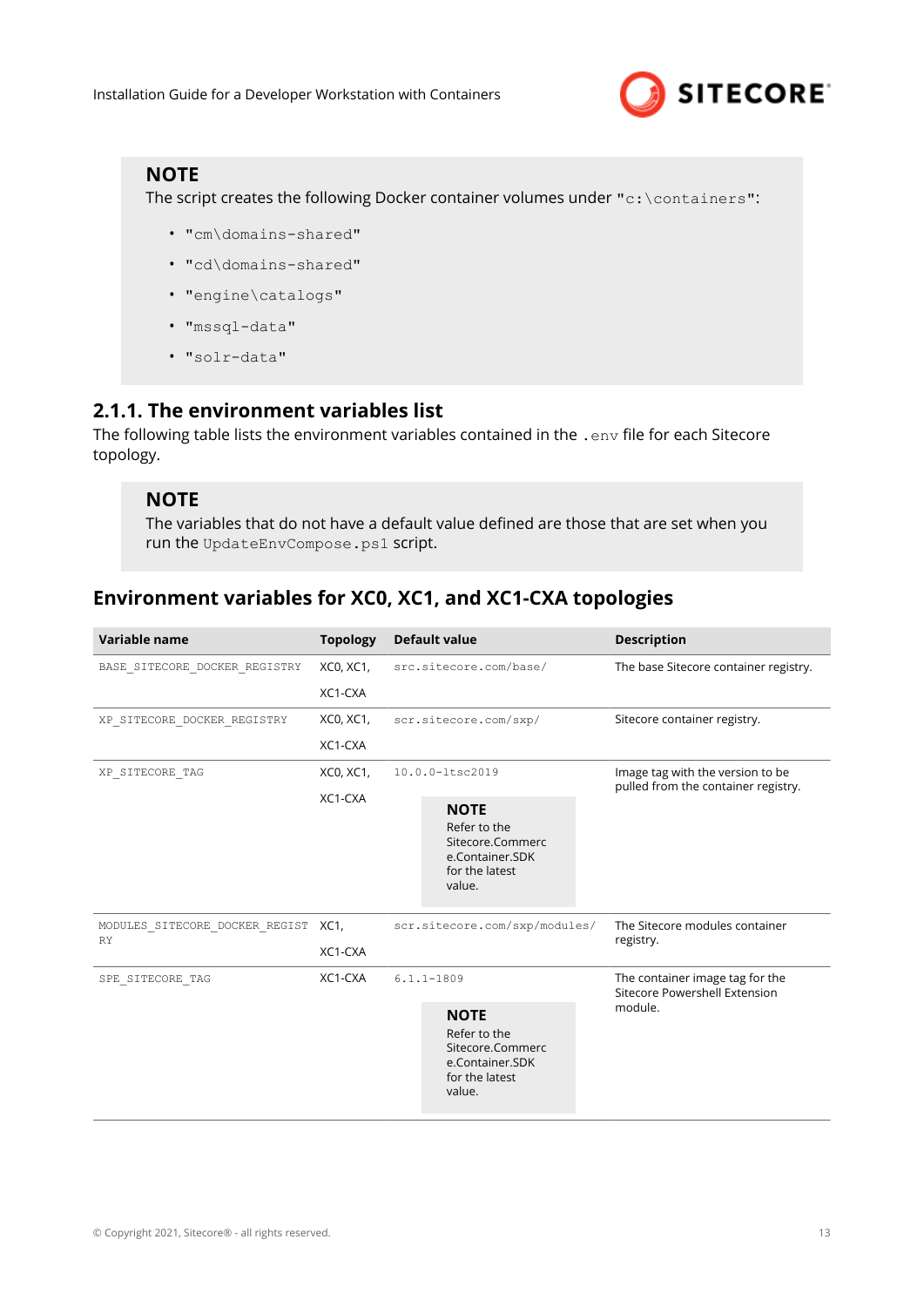$\sim$ 



| Variable name                                 | <b>Topology</b>      | <b>Default value</b>                                                                           | <b>Description</b>                                                        |
|-----------------------------------------------|----------------------|------------------------------------------------------------------------------------------------|---------------------------------------------------------------------------|
| SXA SITECORE TAG                              | XC1-CXA              | 10.X.X-1809                                                                                    | The container image tag for the<br>Sitecore SXA module.                   |
|                                               |                      | <b>NOTE</b><br>Refer to the<br>Sitecore.Commerc<br>e.Container.SDK<br>for the latest<br>value. |                                                                           |
| XC_NONPRODUCTION_SITECORE_<br>DOCKER REGISTRY | XCO,<br>XC1-CXA      | scr.sitecore.com/sxc/<br>nonproduction                                                         | The Sitecore Commerce container<br>registry for non-production container. |
| XC_SITECORE_DOCKER_REGISTRY                   | XCO,<br>XC1-CXA      | scr.sitecore.com/sxc/                                                                          | Sitecore Commerce container registry.                                     |
| XC_PACKAGES_TAG                               | XC0, XC1,<br>XC1-CXA | 10.0.0-ltsc2019                                                                                | Image tag with the version to be<br>pulled from the container registry.   |
|                                               |                      | <b>NOTE</b><br>Refer to the<br>Sitecore.Commerc<br>e.Container.SDK<br>for the latest<br>value. |                                                                           |
| TRAEFIK_IMAGE                                 | XC0, XC1,            | traefik:v2.2.0-                                                                                | The Traefik image tag.                                                    |
|                                               | XC1-CXA              | windowsservercore-1809                                                                         |                                                                           |
| TRAEFIK ISOLATION                             | XC0, XC1,<br>XC1-CXA | default                                                                                        | Override for Docker isolation level for<br>traefik.                       |
|                                               |                      |                                                                                                | Possible values: default, hyperv,<br>process.                             |
| <b>ISOLATION</b>                              | XCO,                 | default                                                                                        | Override for Docker isolation modes.                                      |
|                                               | XC1-CXA              |                                                                                                | Possible values: default, hyperv,<br>process.                             |
| CD HOST                                       | XC1-CXA              | xclcd.localhost                                                                                | CD host name.                                                             |
| CM_HOST                                       | XCO,                 | For XCO: xc0cm.localhost                                                                       | CM host name.                                                             |
|                                               | XC1-CXA              | For XC1-CXA: xc1cm.localhost                                                                   |                                                                           |
| ID HOST                                       | XCO,                 | For XCO: xc0id.localhost                                                                       | ID Server host name.                                                      |
|                                               | XC1-CXA              | For XC1-CXA: xclid.localhost                                                                   |                                                                           |
| AUTHORING_HOST                                | XCO,                 | authoring.localhost                                                                            | Authoring service host name.                                              |
|                                               | XC1-CXA              |                                                                                                |                                                                           |
| SHOPS HOST                                    | XCO,                 | shops.localhost                                                                                | Shops service host name.                                                  |
|                                               | XC1-CXA              |                                                                                                |                                                                           |
| MINIONS_HOST                                  | XCO,                 | minions.localhost                                                                              | Minions service host name.                                                |
|                                               | XC1-CXA              |                                                                                                |                                                                           |
| OPS HOST                                      | XCO,                 | ops.localhost                                                                                  | The Ops service host name.                                                |
|                                               | XC1-CXA              |                                                                                                |                                                                           |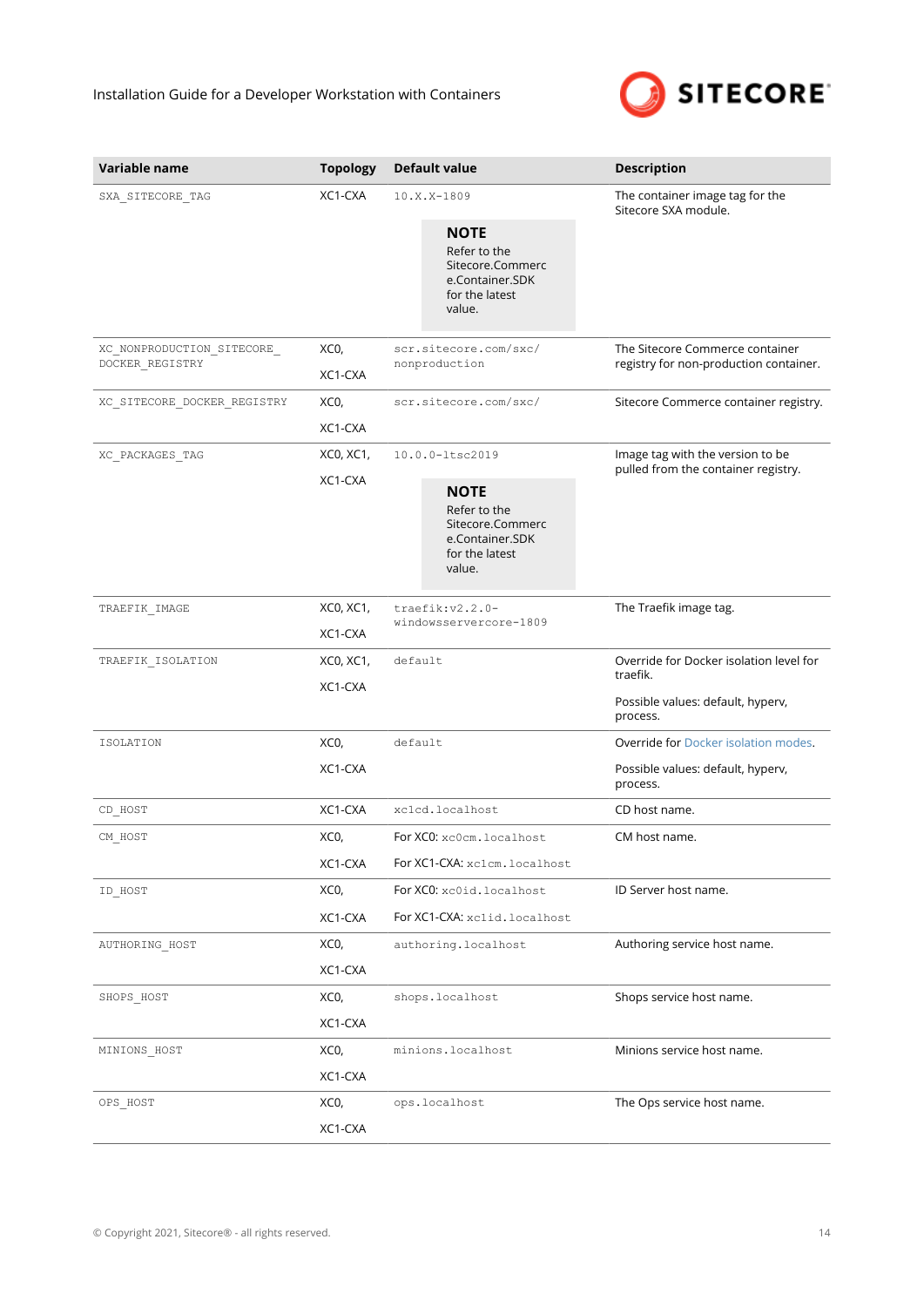

| Variable name                       | <b>Topology</b> | <b>Default value</b>                                  | <b>Description</b>                                       |
|-------------------------------------|-----------------|-------------------------------------------------------|----------------------------------------------------------|
| BIZFX_HOST                          | XCO,            | bizfx.localhost                                       | The Business Tools host name.                            |
|                                     | XC1-CXA         |                                                       |                                                          |
| SITECORE_ADMIN_PASSWORD             | XCO,            | Password12345                                         | The Sitecore application administrator                   |
|                                     | XC1-CXA         |                                                       | password.                                                |
| SQL_SA_PASSWORD                     | XCO,            | Password12345                                         | The SQL Server administrator                             |
|                                     | XC1-CXA         |                                                       | password.                                                |
| SITECORE_MASTER_DB                  | XC0, XC1,       | Sitecore.Master                                       | The Sitecore master db name.                             |
|                                     | XC1-CXA         |                                                       |                                                          |
| SITECORE_CORE_DB                    | XC0, XC1,       | Sitecore.Core                                         | The Sitecore core db name.                               |
|                                     | XC1-CXA         |                                                       |                                                          |
| XC_GLOBAL_DB                        | XC0, XC1,       | SitecoreCommerce_Global                               | The Sitecore Commerce global db                          |
|                                     | XC1-CXA         |                                                       | name.                                                    |
| XC GLOBAL DB TRUSTED CONNECTIO<br>Ν | XCO,            | false                                                 | Whether the connection is trusted or                     |
|                                     | XC1-CXA         |                                                       | not.                                                     |
| XC_SHARED_DB                        | XCO, XC1        | SitecoreCommerce_<br>SharedEnvironments               | The Sitecore Commerce shared db<br>name.                 |
|                                     | XC1-CXA         |                                                       |                                                          |
| XC_SHARED_DB_TRUSTED_CONNECTIO<br>N | XCO,            | false                                                 | Whether the connection is trusted or<br>not.             |
|                                     | XC1-CXA         |                                                       |                                                          |
| XC_ENGINE_BRAINTREEENVIRONMENT      | XCO,            | no default                                            | The Braintree environment.                               |
|                                     | XC1-CXA         |                                                       | Set by running the<br>UpdateEnvCompose.ps1 Script.       |
| XC ENGINE BRAINTREEMERCHANTID       | XCO,            | no default                                            | Your merchant ID for the Braintree<br>payment provider.  |
|                                     | XC1-CXA         |                                                       |                                                          |
|                                     |                 |                                                       | Set by running the<br>UpdateEnvCompose.ps1 Script.       |
| XC_ENGINE_BRAINTREEPUBLICKEY        | XCO,            | no default                                            | The public key associated to your<br>Braintree account.  |
|                                     | XC1-CXA         |                                                       | Set by running the                                       |
|                                     |                 |                                                       | UpdateEnvCompose.ps1Script.                              |
| XC ENGINE BRAINTREEPRIVATEKEY       | XCO,            | no default                                            | The private key associated to your<br>Braintree account. |
|                                     | XC1-CXA         |                                                       | Set by the running the                                   |
|                                     |                 |                                                       | UpdateEnvCompose.ps1 Script.                             |
| XC BIZFX DEFAULT LANGUAGE           | XCO,            | en                                                    | The default language used in the                         |
|                                     | XC1-CXA         |                                                       | Business Tools user interface.                           |
| XC BIZFX DEFAULT CURRENCY           | XCO,            | USD                                                   | The default currency to use by the                       |
|                                     | XC1-CXA         |                                                       | shop.                                                    |
| XC BIZFX DEFAULT SHOPNAME           | XCO,            | CommerceEngineDefaultStorefron The default shop name. |                                                          |
|                                     | XC1-CXA         | t                                                     |                                                          |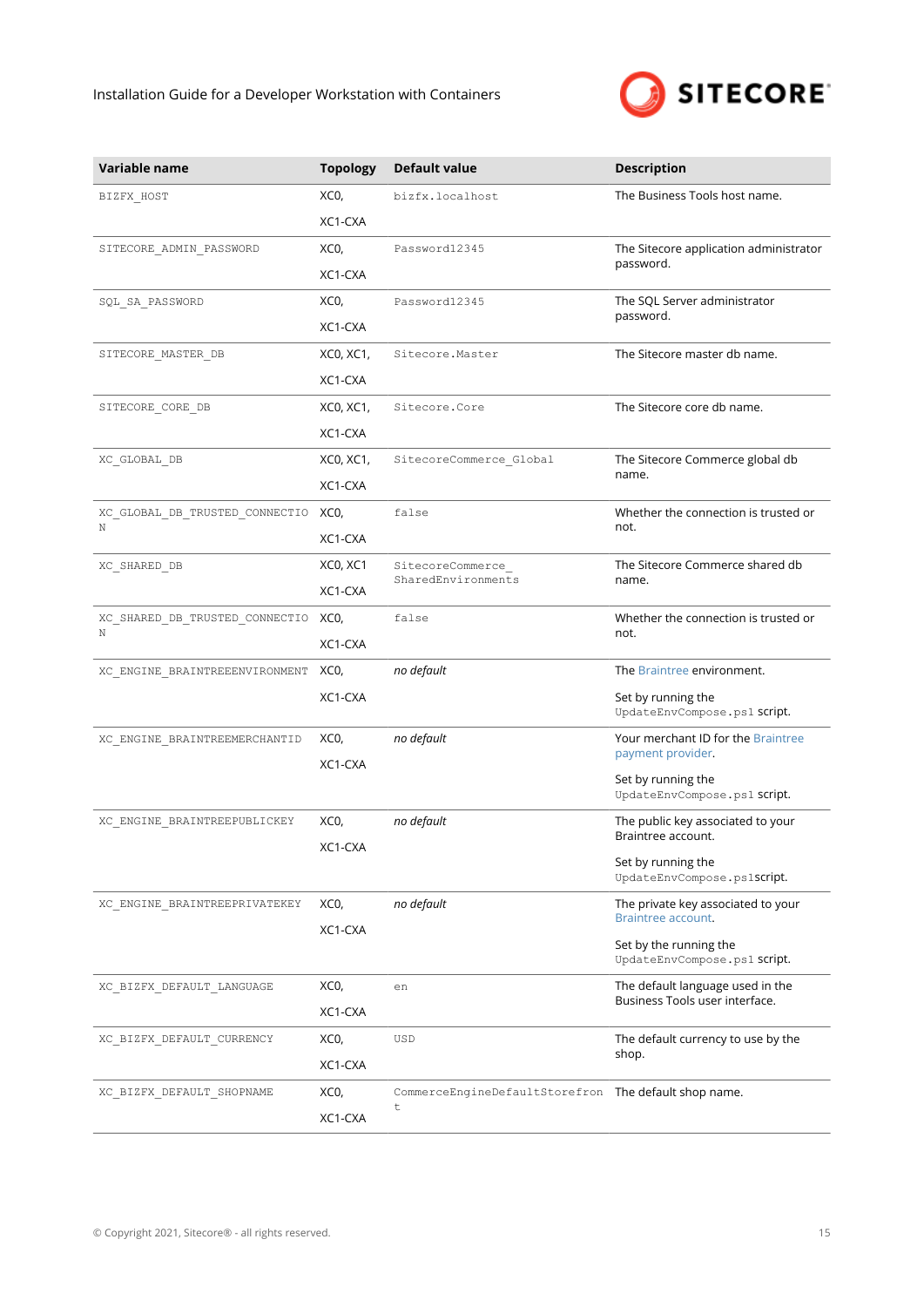

<span id="page-15-0"></span>

| Variable name                                               | <b>Topology</b> | <b>Default value</b>  | <b>Description</b>                                                                                                                                                           |
|-------------------------------------------------------------|-----------------|-----------------------|------------------------------------------------------------------------------------------------------------------------------------------------------------------------------|
| XC ENGINE CONNECT CLIENTID                                  | XCO,<br>XC1-CXA | CommerceEngineConnect | The client ID assigned to Commerce<br>Engine Connect for Sitecore Identity.<br>This ID is used to identify the<br>Commerce Engine Connect with<br>Commerce Engine.           |
| XC IDENTITY<br>COMMERCEENGINECONNECTCLIENT<br>CLIENTSECRET1 | XCO,<br>XC1-CXA | no default            | Shared secret between the Identity<br>Server and Commerce Engine Connect<br>client roles.<br>Length: 64 characters<br>Set by the running the<br>UpdateEnvCompose.ps1 script. |
| REPORTING API KEY                                           | XCO,<br>XC1-CXA | no default            | Symmetric key used to access the<br>Sitecore XDB Reporting WebAPI.<br>Length: 32 characters<br>Set by the running the<br>UpdateEnvCompose.ps1 script.                        |
| TELERIK ENCRYPTION KEY                                      | XCO,<br>XC1-CXA | no default            | Symmetric key used by the Telerik<br>web controls.<br>Length: 64-128 characters<br>Set by the running the<br>UpdateEnvCompose.ps1 script.                                    |
| SITECORE IDSECRET                                           | XCO,<br>XC1-CXA | no default            | Shared secret between the Identity<br>Server and client roles.<br>Length: 64 characters<br>Set by running the<br>UpdateEnvCompose.ps1 script.                                |
| SITECORE ID CERTIFICATE                                     | XCO,<br>XC1-CXA | no default            | The Identity Server certificate used to<br>encrypt data.<br>Set by the running the<br>UpdateEnvCompose.ps1 script.                                                           |
| SITECORE ID CERTIFICATE PASSWO<br><b>RD</b>                 | XCO,<br>XC1-CXA | no default            | The password required to open the<br>Identity Server certificate.<br>Set by the running the<br>UpdateEnvCompose.ps1 script.                                                  |
| SITECORE LICENSE                                            | XCO,<br>XC1-CXA | no default            | The path to the Sitecore license file.                                                                                                                                       |

# **2.2. Generate the Identity Server token signing certificate**

Sitecore Identity server requires a private key certificate to sign the tokens that are passed between the server and the clients. You must generate this certificate, and encode it to a Base64 encoded string form.

To generate a self-signed certificate :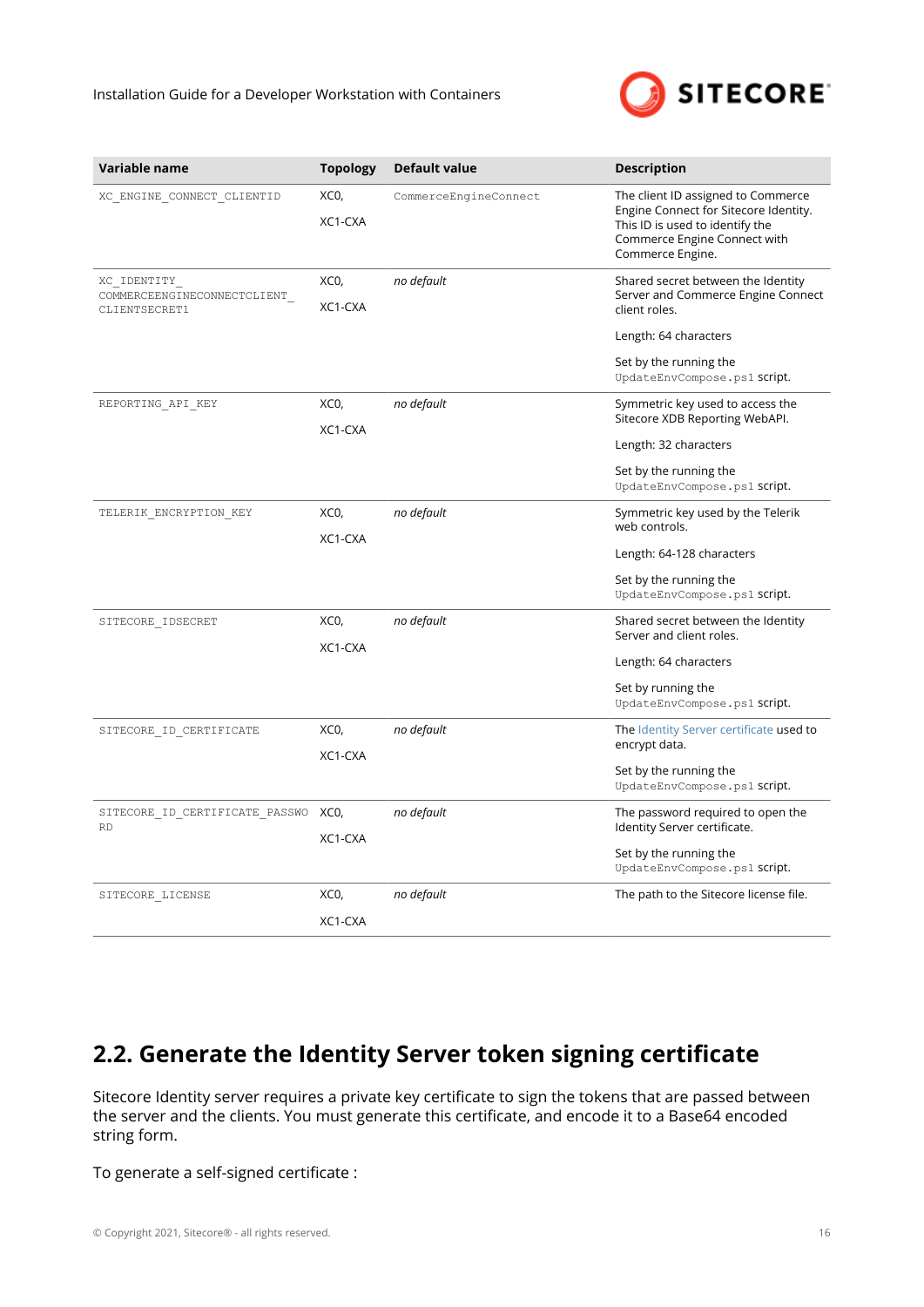

#### **NOTE**

The following shows a sample script that generates a self-signed certificate and prepares the string that is used as an environment variable. The sample script creates the text file with the certificate and, copies the content of the file to the environment variable configuration file.

• Run the following sample script:

#### **NOTE**

The value of the password to convert (in the following example "Test123!") must match the value of the "Sitecore ID Certificate Password" variable specified in the .env file, or the "idPassword" value used in the UpdateEnvCompose.ps1 file.

```
$newCert = New-SelfSignedCertificate -DnsName "localhost" -FriendlyName "Sitecore Identity
Token Signing" -NotAfter (Get-Date).AddYears(5)
```

```
Export-PfxCertificate -Cert $newCert -FilePath .\SitecoreIdentityTokenSigning.pfx -Password
(ConvertTo-SecureString -String "Test123!" -Force -AsPlainText)
```

```
[System.Convert]::ToBase64String([System.IO.File]::ReadAllBytes((Get-Item
.\SitecoreIdentityTokenSigning.pfx))) | Out-File -Encoding ascii -NoNewline -Confirm -
FilePath
.\SitecoreIdentityTokenSigning.txt
```
In the env. file, the output of this script provides the values for the SITECORE ID CERTIFICATE environment variable.

#### **NOTE**

Alternatively, like the Sitecore license file, you can also mount the Sitecore Identity Server certificate on the file system instead of passing it as an environment variable.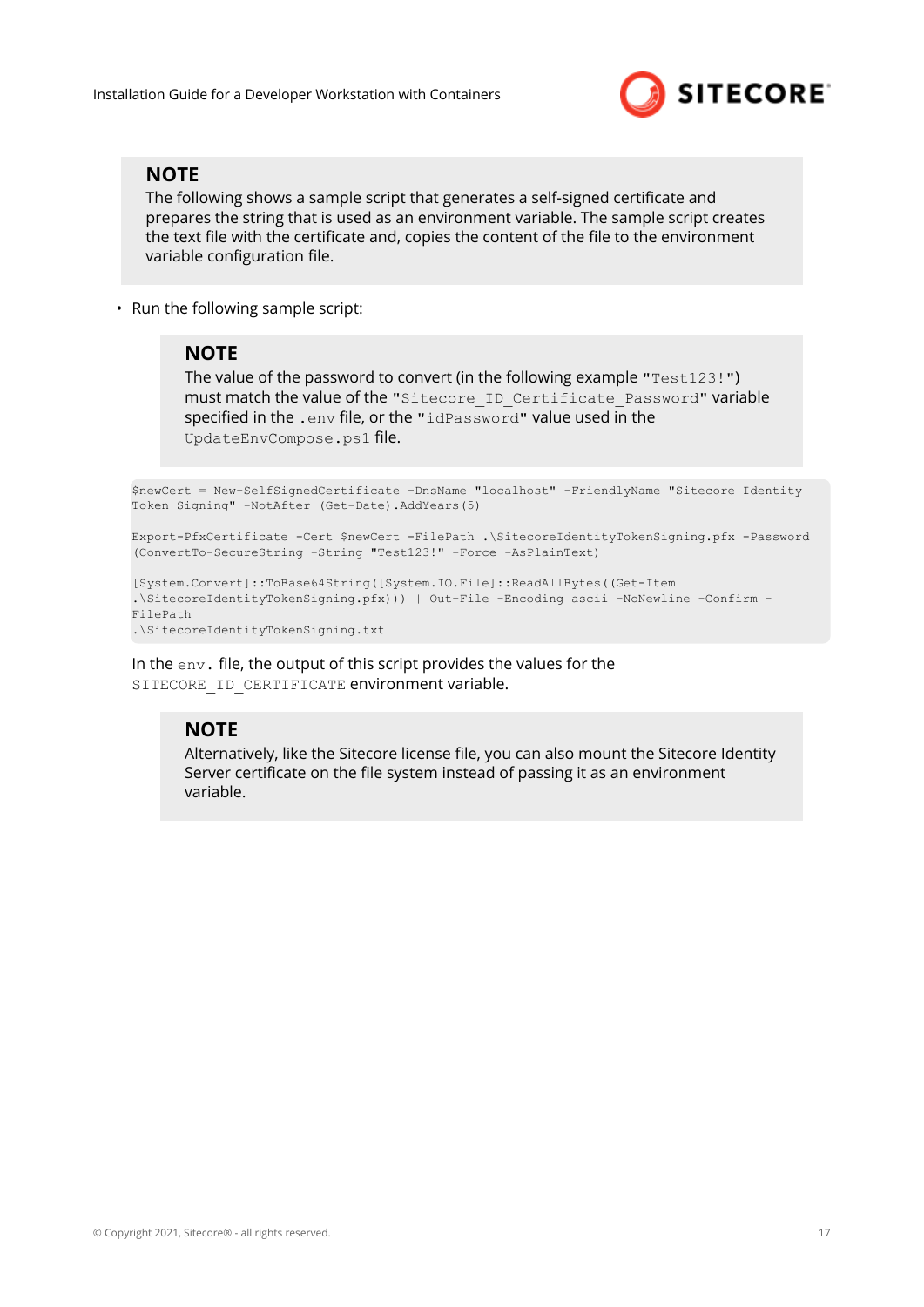

## <span id="page-17-0"></span>**2.3. Generate TLS/HTTPS certificates**

To satisfy modern browser requirements and provide a secure environment by default, you must generate certificates for TLS (Transport Layer Security) before you deploy the Sitecore containers. This ensures secure communication between the browser and the HTTPS reverse proxy container.

#### **NOTE**

The Sitecore Commerce Container SDK contains dummy certificates you can use to get started in the folder /xc0/traefik/.

If you change the local host names (in case, for example, that you have multiple Commerce instances running in parallel), you must generate your own certificates.

The default reverse proxy or edge router used by the Sitecore Experience Platform in Docker Compose is Traefik. The Traefik edge router is used as a reverse proxy to the individual XP containers and terminates the TLS connections sent by the browser. For more information, see the Traefik documentation about TLS configuration.

All communication between the Traefik edge router and the individual containers is encrypted with the HTTPS protocol.

HTTPS protocol is required to support the secure browser cookies used by the Sitecore Content Management role and the Identity Server role.

To generate TLS/SSL certificates:

- 1. Open a Windows Command Prompt as Administrator in the same folder as the dockercompose.yml file.
- 2. To generate the TLS/SSL certificates that are required by the Traefik reverse proxy container, execute the following commands:

#### **NOTE**

The mkcert utility will prompt the user the first time to install the generated self-signed root certificate authority.

Sample script for an XC0 topology:

```
IF NOT EXIST mkcert.exe powershell Invoke-WebRequest https://github.com/FiloSottile/mkcert/
releases/download/v1.4.1/mkcert-v1.4.1-windows-amd64.exe -UseBasicParsing -OutFile 
mkcert.exe
mkcert -install
del /Q /S traefik\certs\*
mkcert -cert-file traefik\certs\xc0cm.localhost.crt -key-file traefik\certs
\xc0cm.localhost.key "xc0cm.localhost"
mkcert -cert-file traefik\certs\xc0id.localhost.crt -key-file traefik\certs
\xc0id.localhost.key "xc0id.localhost"
mkcert -cert-file traefik\certs\authoring.localhost.crt -key-file traefik\certs
\authoring.localhost.key "authoring.localhost"
mkcert -cert-file traefik\certs\shops.localhost.crt -key-file traefik\certs
\shops.localhost.key "shops.localhost"
```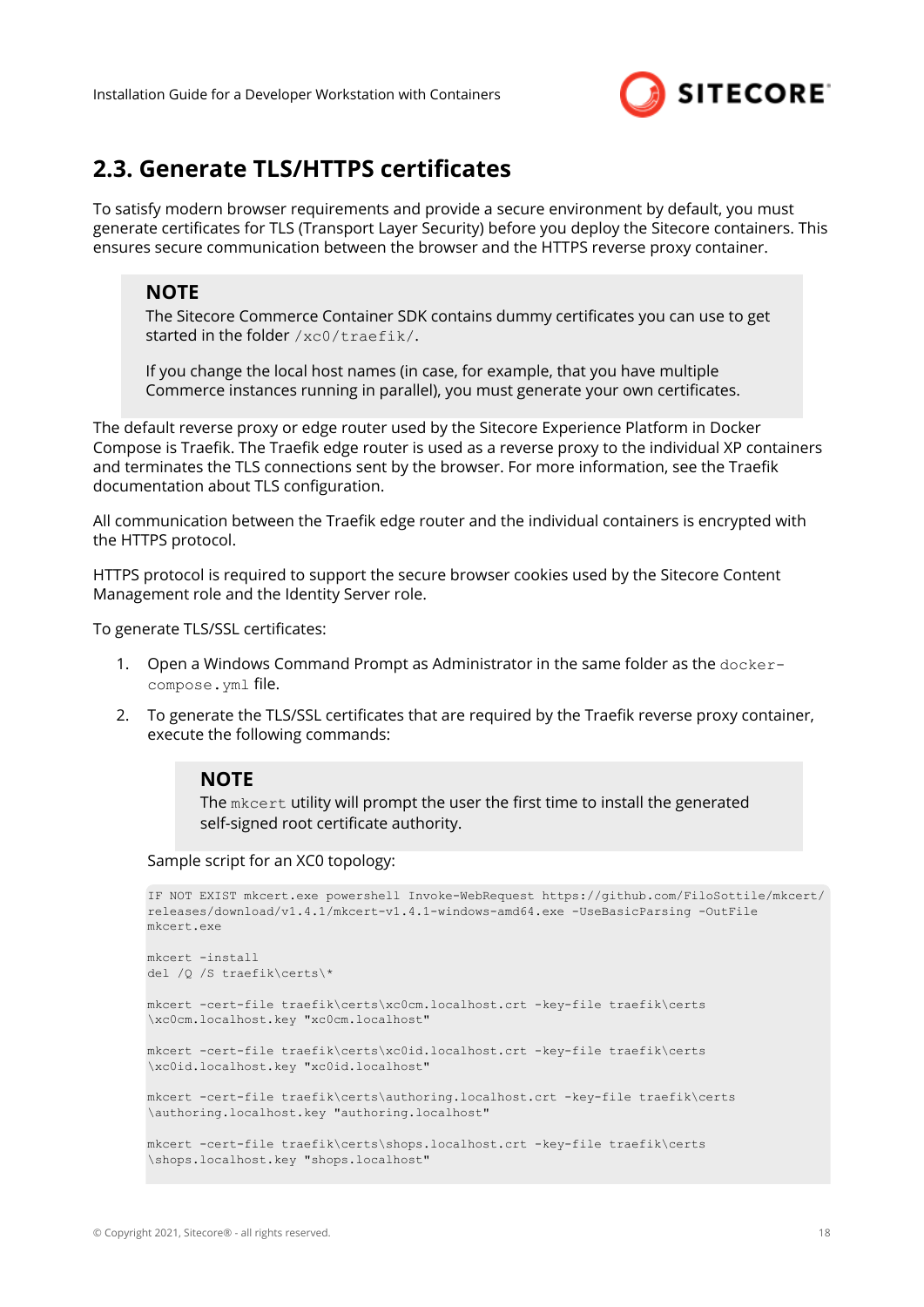

mkcert -cert-file traefik\certs\minions.localhost.crt -key-file traefik\certs \minions.localhost.key "minions.localhost"

mkcert -cert-file traefik\certs\ops.localhost.crt -key-file traefik\certs \ops.localhost.key "ops.localhost"

mkcert -cert-file traefik\certs\bizfx.localhost.crt -key-file traefik\certs \bizfx.localhost.key "bizfx.localhost"

#### Example for a XC1-CXA topology:

```
IF NOT EXIST mkcert.exe powershell Invoke-WebRequest https://github.com/FiloSottile/mkcert/
releases/download/v1.4.1/mkcert-v1.4.1-windows-amd64.exe -UseBasicParsing -OutFile 
mkcert.exe
mkcert -install
del /Q /S traefik\certs\*
mkcert -cert-file traefik\certs\xc1cm.localhost.crt -key-file traefik\certs
\xc1cm.localhost.key "xc1cm.localhost"
mkcert -cert-file traefik\certs\xc1cd.localhost.crt -key-file traefik\certs
\xc1cd.localhost.key "xc1cd.localhost" 
mkcert -cert-file traefik\certs\xc1id.localhost.crt -key-file traefik\certs
\xc1id.localhost.key "xc1id.localhost" 
mkcert -cert-file traefik\certs\authoring.localhost.crt -key-file traefik\certs
\authoring.localhost.key "authoring.localhost" 
mkcert -cert-file traefik\certs\shops.localhost.crt -key-file traefik\certs
\shops.localhost.key "shops.localhost" 
mkcert -cert-file traefik\certs\minions.localhost.crt -key-file traefik\certs
\minions.localhost.key "minions.localhost"
mkcert -cert-file traefik\certs\ops.localhost.crt -key-file traefik\certs
\ops.localhost.key "ops.localhost"
```
mkcert -cert-file traefik\certs\bizfx.localhost.crt -key-file traefik\certs \bizfx.localhost.key "bizfx.localhost"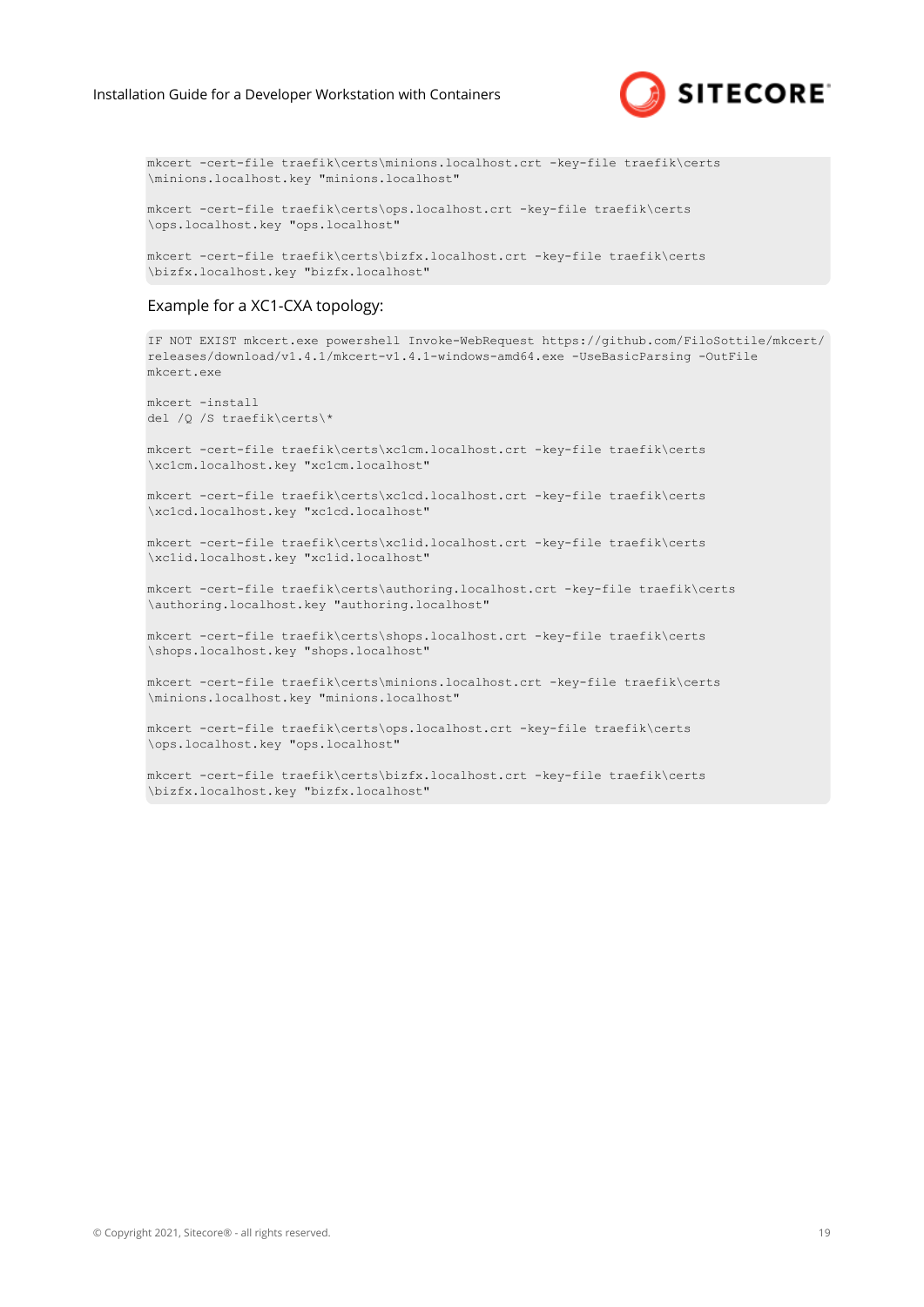

## <span id="page-19-0"></span>**2.4. Update the Windows hosts file**

You must update the Windows hosts file to include the host names used by the reverse proxy container to access the Sitecore application from a browser. The default host names differ depending on the topology you decide to deploy. All the host names should point to the loopback IP address 127.0.0.1.

The following shows an example of the content of Windows host file definition with the default hostnames for the XC0 topology:

127.0.0.1 xc0cm.localhost 127.0.0.1 xc0id.localhost 127.0.0.1 bizfx.localhost 127.0.0.1 authoring.localhost 127.0.0.1 shops.localhost 127.0.0.1 ops.localhost

The following table lists the default hostnames for each topology:

| <b>Topology</b>      | <b>IP address</b> | <b>Hostnames</b>    |
|----------------------|-------------------|---------------------|
| XC Workstation (XC0) | 127.0.0.1         | xc0cm.localhost     |
|                      | 127.0.0.1         | xc0id.localhost     |
|                      | 127.0.0.1         | bizfx.localhost     |
|                      | 127.0.0.1         | authoring.localhost |
|                      | 127.0.0.1         | shops.localhost     |
|                      | 127.0.0.1         | ops.localhost       |
| XC Scaled (XC1)      | 127.0.0.1         | xc1cm.localhost     |
|                      | 127.0.0.1         | xc1cd.localhost     |
|                      | 127.0.0.1         | bizfx.localhost     |
|                      | 127.0.0.1         | authoring.localhost |
|                      | 127.0.0.1         | shops.localhost     |
|                      | 127.0.0.1         | minions.localhost   |
|                      | 127.0.0.1         | ops.localhost       |

To change the default host names, you must:

- 1. Generate the TLS certificates with the correct host names.
- 2. Update the Traefik reverse proxy configuration labels for each role with the correct host names.

#### **NOTE**

For more information, see the documentation for Traefik Docker configuration [discovery.](https://docs.traefik.io/providers/docker/)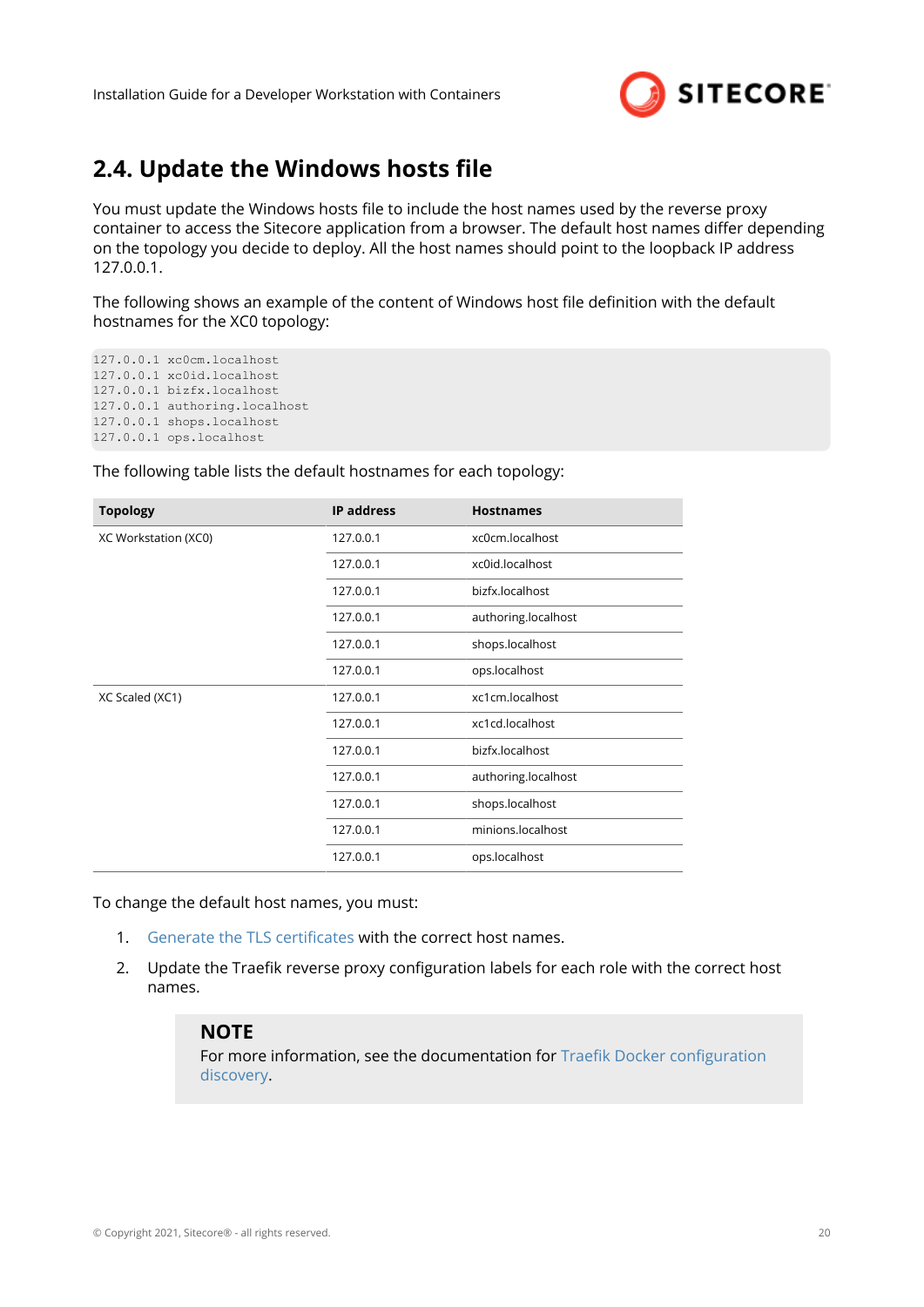

# <span id="page-20-0"></span>**3. Deploy a Sitecore XC developer workstation**

You use Docker for Windows to deploy the Sitecore XC container packages.

To deploy Sitecore XC developer workstation using containers:

- 1. In Docker for Windows, [switch to Windows container mode.](https://docs.docker.com/docker-for-windows/#:~:text=Switch%20between%20Windows%20and%20Linux,Linux%20containers%20(the%20default).) (The Docker for Windows tray icon has an option to switch between Linux and Windows container development).
- 2. Download and extract the Sitecore.Commerce.Container.SDK.\*.\*.zip package from the [Sitecore Developer Portal](https://dev.sitecore.net/Downloads/Sitecore_Commerce/100/Sitecore_Experience_Commerce_100.aspx) and store it on your local workstation.
- 3. In Windows Explorer, go to the folder where you extracted the Sitecore Commerce Container SDK, and open the Docker Compose folder for the topology that you want to deploy.
- 4. Update the [environment](#page-10-0) configuration file with the appropriate values for all the environment [variables](#page-10-0) including the required passwords, encryption keys, certificates, and the license file.
- 5. If required, to generate the required TLS reverse proxy certificates, open a command prompt/ terminal, and run the [sample shell script](#page-17-0).
- 6. If you did not generate your own self-signed root certificate, you can install the packaged dummy certificate. To install the packaged dummy root certificate, open the  $./$ traefik/ certs folder, double- click the root-ca.crt file, and follow the prompts.
- 7. Open the  $/xc0/docker-compose. yml file, and review the content to get a better$ understanding of the containers and connection strings between the different roles.
- 8. In the Windows console, go to the folder that contains the  $down = c$  or  $sum p$  is  $sum p$  if  $l$ e, and run the following Docker Compose command:

docker-compose up --detach

#### **NOTE**

Docker Compose pulls all the required images from the Sitecore Container Registry, creates the required Docker network configuration, and deploys all the containers to the local environment. When the deployment is successfully completed, the Docker Compose command exits.

#### **IMPORTANT**

Before running an image, ensure that your host operating system version is greater than or equal to the OS version of the container image. Otherwise, the following error may occur: "ERROR: manifest not found: manifest unknown: manifest unknown" error."

Also, ensure the host OS version patch level matches or is greater than the container OS image patch level.

9. To check the Docker container status, run the following command:

docker container list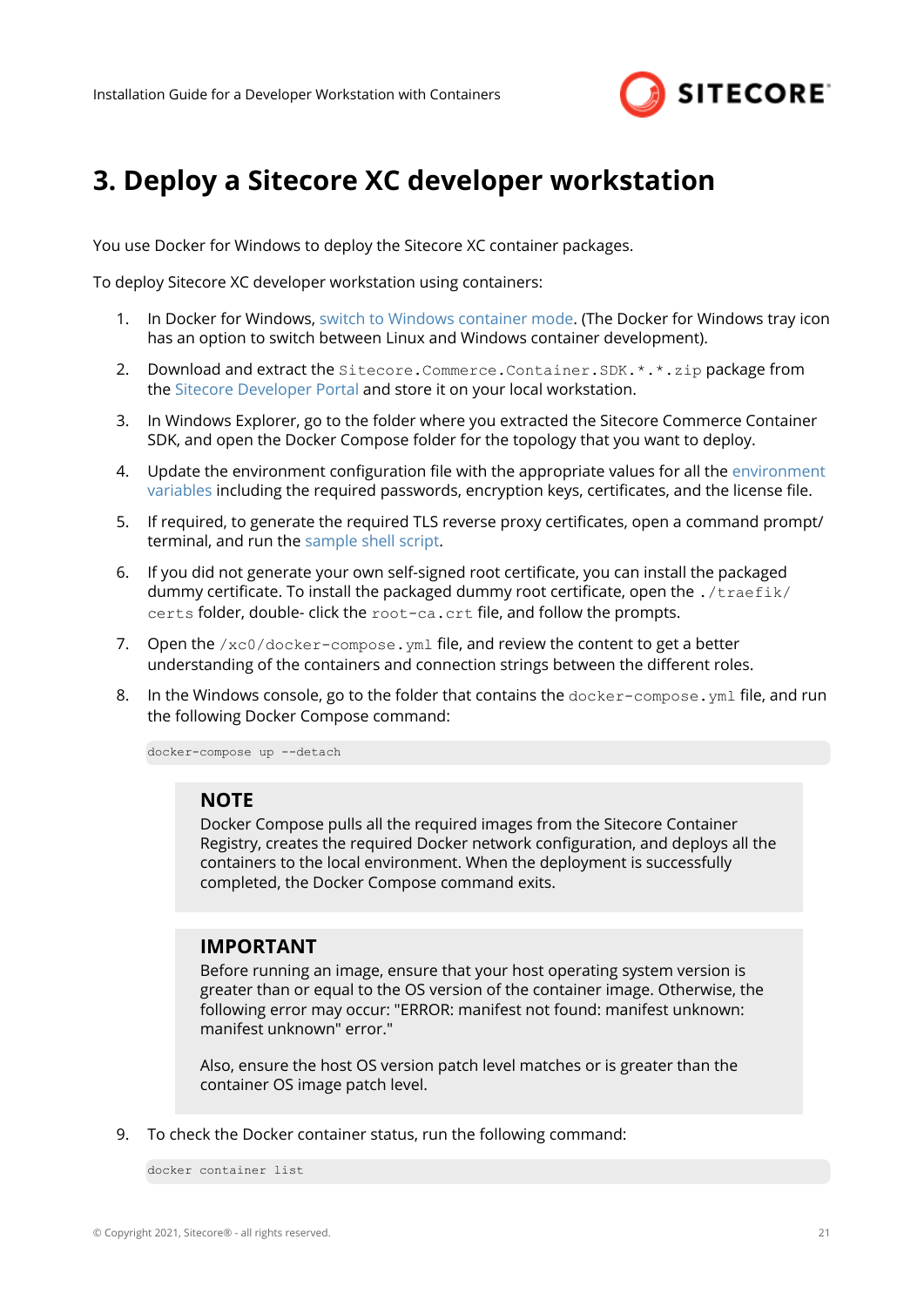

#### **NOTE**

This command generates a list of all the containers and their current status.

10. When the status of all the containers is healthy, validate that you can access the Commerce Authoring environment. Open a browser and enter the URL for the instance of the Commerce Engine running the Commerce Authoring service. The default host name for the Commerce Authoring is: https://authoring.localhost/commerceops/\$metadata. (The default host names for the other topologies are listed [here](#page-19-0).)

#### **NOTE**

Commerce services run on the following ports by default: 443, 8079 and 8080. To avoid errors, ensure to stop all services running on these ports.

11. When deployment is done, you must complete the [post-deployment steps.](#page-22-0)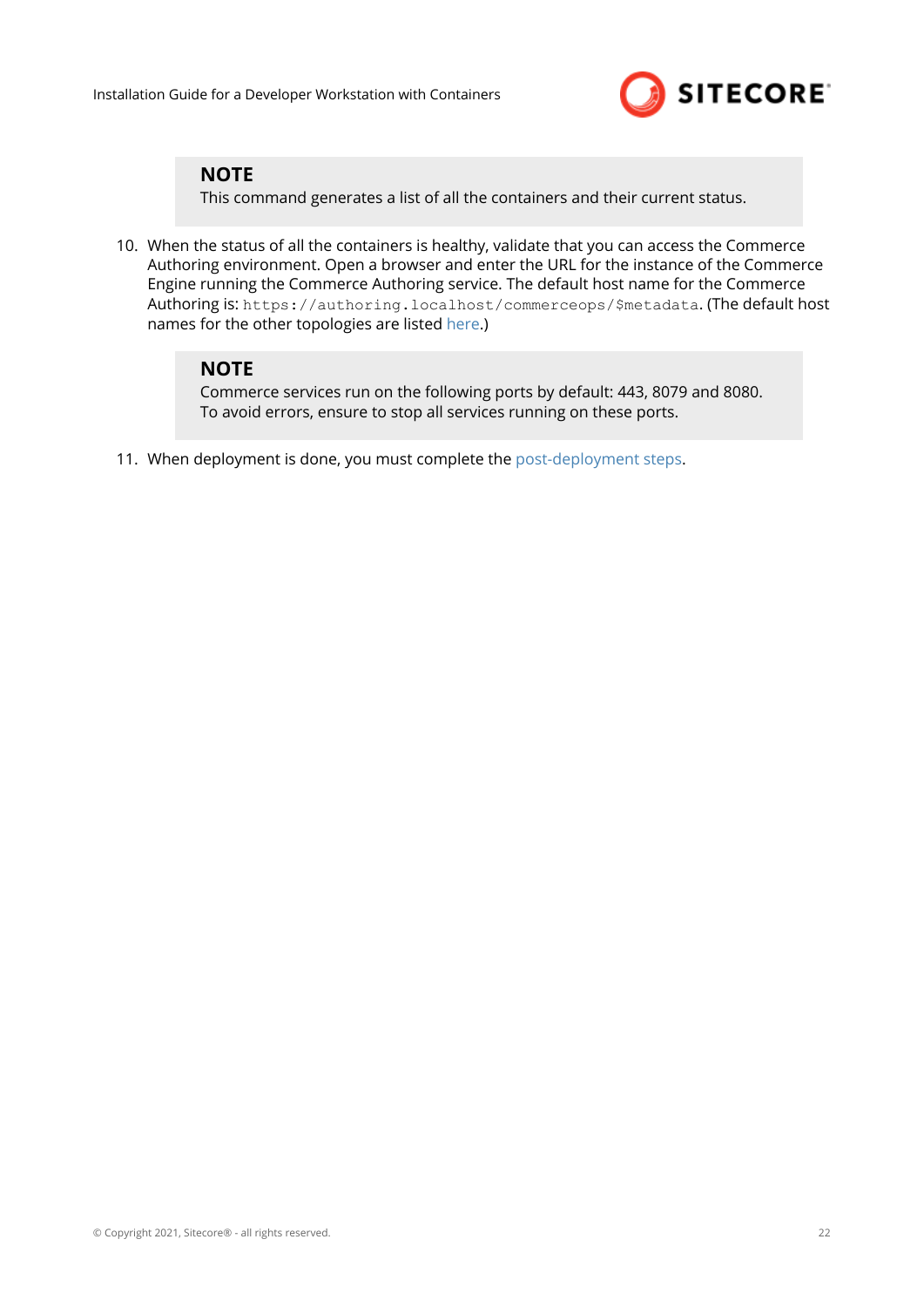

# <span id="page-22-0"></span>**4. Post-deployment tasks**

Once you have confirmed that the status of all containers is healthy, you must perform the following tasks to complete your deployment:

- [Bootstrap and initialize the Commerce Engine](#page-23-0)
- [Validate the deployment of the Business Tools](#page-25-0)
- Configure user accounts
- [Generate catalog templates](#page-27-0)
- [Perform full rebuild of Commerce indexes](#page-28-0)
- Populate Solr managed schema
- Manually rebuild Sitecore XP indexes
- [Create an SXA Storefront tenant and site \(for XC1-CXA topology only\)](#page-29-0)
- [Clean up a workstation environment](#page-30-0)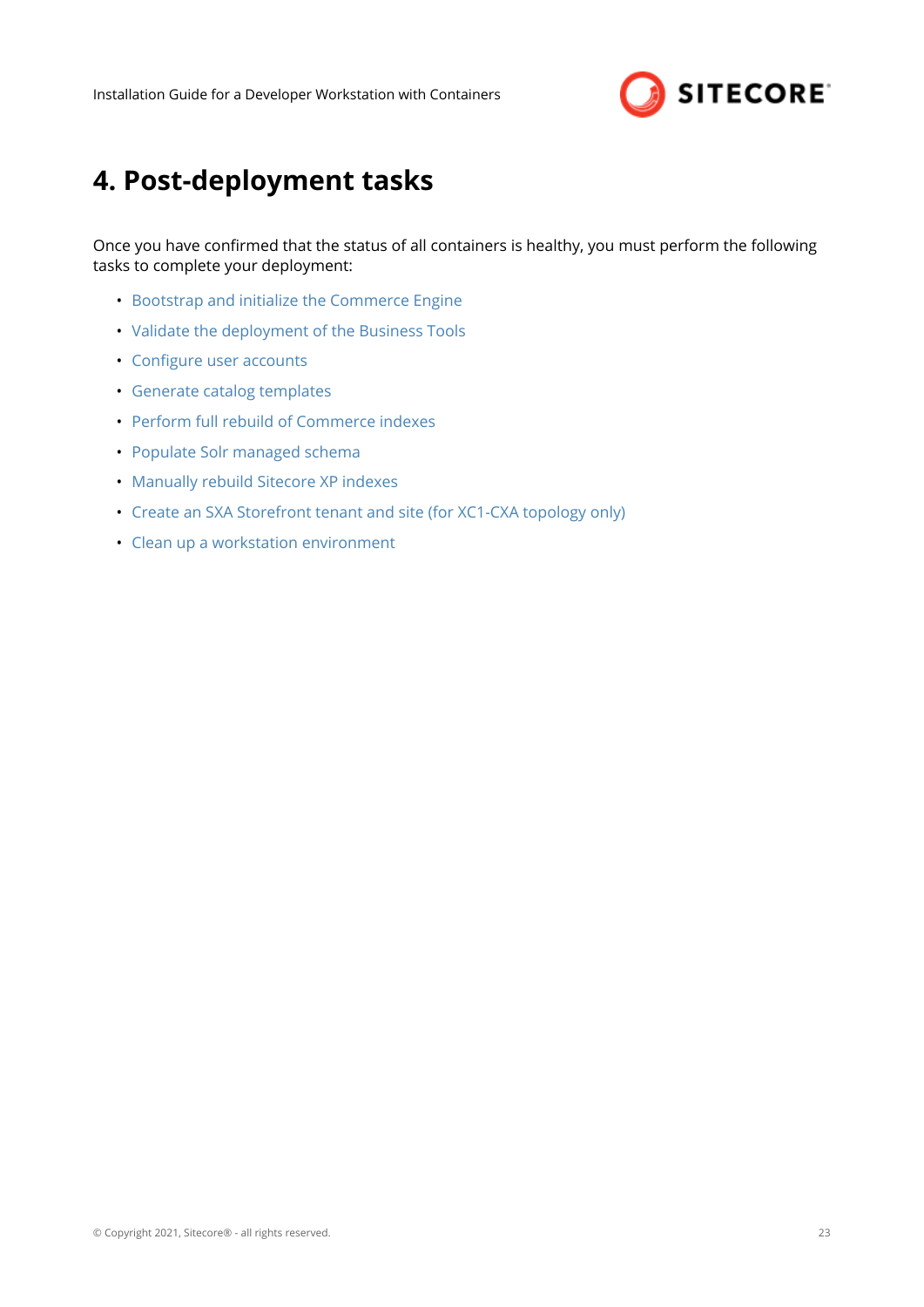

## <span id="page-23-0"></span>**4.1. Bootstrap and initialize the Commerce Engine**

After you have confirmed that Docker containers have a healthy status, you must bootstrap and initialize your Commerce environments.

The Sitecore Commerce Engine SDK includes samples of API calls for DevOps operations, so that you can access the Sitecore XC API directly. The following instructions assume that you are using Postman to exercise the Sitecore XC API.

#### **NOTE**

The following instructions assume that you have access to a Sitecore XC development (or DevOps) environment, with the [Postman API samples](https://doc.sitecore.com/developers/100/sitecore-experience-commerce/en/execute-sample-api-calls-in-postman.html) deployed. The Postman samples are included as part of the [Sitecore Commerce Engine SDK](https://doc.sitecore.com/developers/100/sitecore-experience-commerce/en/sitecore-commerce-engine-sdk.html), available for [download](https://dev.sitecore.net/Downloads/Sitecore_Commerce/100/Sitecore_Experience_Commerce_100.aspx) in *Sitecore XC Packages for On Premise WDP*.

#### **4.1.1. Setup the environment in Postman**

You must setup the environment in Postman to point to your deployment before you can exercise the API samples.

#### **NOTE**

With a new installation of Postman, you must disable SSL certificate verification in order to get a response back from the Commerce Engine. To do this, in Postman, click **File**, **Settings** and then set SSL certificate verification to *OFF*.

To setup the environment in Postman, for example, the *Habitat Environment*:

- 1. In the top right corner of Postman, click **Settings**.
- 2. In the **Manage Environments** dialog, click the *Habitat Environment*, and update the values to match those defined in the  $.$  env file from the topology folder.

The following table shows the default values from the

Sitecore.Commerce.Container.SDK/xc0/.env)

| Variable      | <b>Current value</b>        |
|---------------|-----------------------------|
| Environment   | HabitatAuthoring            |
| ShopperId     | ShopperId                   |
| Language      | en-US                       |
| Currency      | <b>USD</b>                  |
| ServiceHost   | https://authoring.localhost |
| OpsApiHost    | https://ops.localhost       |
| AuthoringHost | https://authoring.localhost |
| MinionsHost   | https://minions.localhost   |
| ShopsHost     | https://shops.localhost     |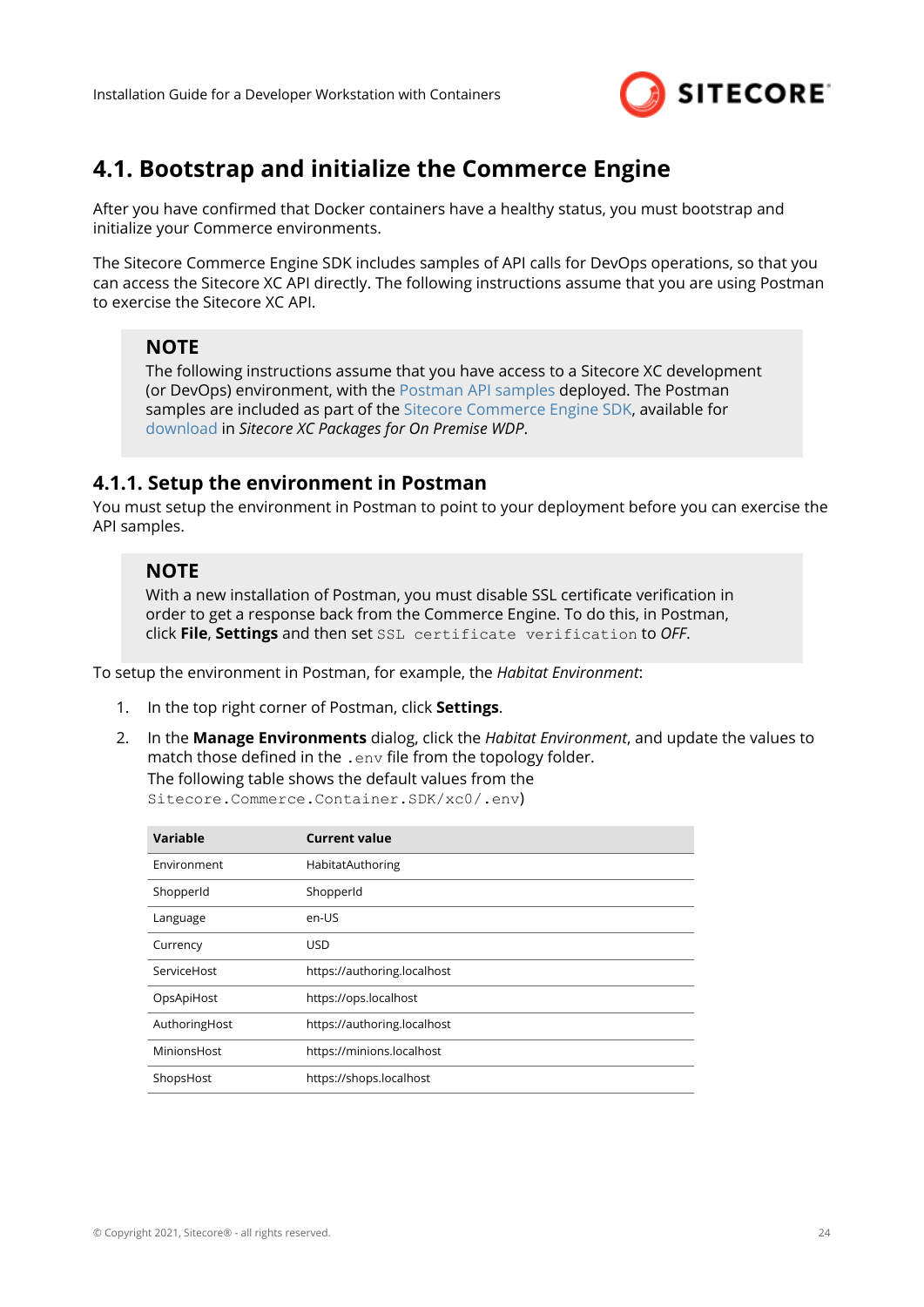

<span id="page-24-0"></span>

| Variable             | <b>Current value</b>                                                               |  |  |
|----------------------|------------------------------------------------------------------------------------|--|--|
| SitecoreIdServerHost | https://xc0id.localhost                                                            |  |  |
|                      | <b>NOTE</b><br>For XC1-CXA deployment, the URL is https://<br>xc1id.localhost.     |  |  |
| HostName             | Not required                                                                       |  |  |
|                      | SitecoreIdServerPassword The admin user password used to authenticate the request. |  |  |

## **4.1.2. Bootstrap and initialize the Commerce Engine**

To run the bootstrap and initialize operations:

- 1. In the top right corner of Postman, click the environment selector and select the environment, for example the *Habitat Environment*.
- 2. In the Postman **Collections** pane, open the *Authentication* folder, and in the *Sitecore* sub-folder, execute the GetToken request.
- 3. Open the *SitecoreCommerce\_DevOps* folder.
- 4. Open the *1 Environment Bootstrap* folder, and execute the **Bootstrap Sitecore Commerce** call.
- 5. Open the *3 Environment Initialize* folder, and execute the **Ensure\Sync default content paths** call.

### **NOTE**

If the status of a request is WaitingForActivation, you can execute the [Check Long Running Command Status request.](https://doc.sitecore.com/developers/100/sitecore-experience-commerce/en/check-the-status-of-a-long-running-command.html) When you execute the CheckCommandStatus request, you must ensure you are calling the same service that the previous command was executed in.

6. In the *3 Environment Initialize* folder, execute the **Initialize Environment** call.

#### **NOTE**

If the status of a request is WaitingForActivation, you can execute the [Check Long Running Command Status request.](https://doc.sitecore.com/developers/100/sitecore-experience-commerce/en/check-the-status-of-a-long-running-command.html) When you execute the CheckCommandStatus request, you must ensure you are calling the same service that the previous command was executed in.

7. Repeat step 4 and 5 above for other environments if applicable (for example, for the AdventureWorks environment).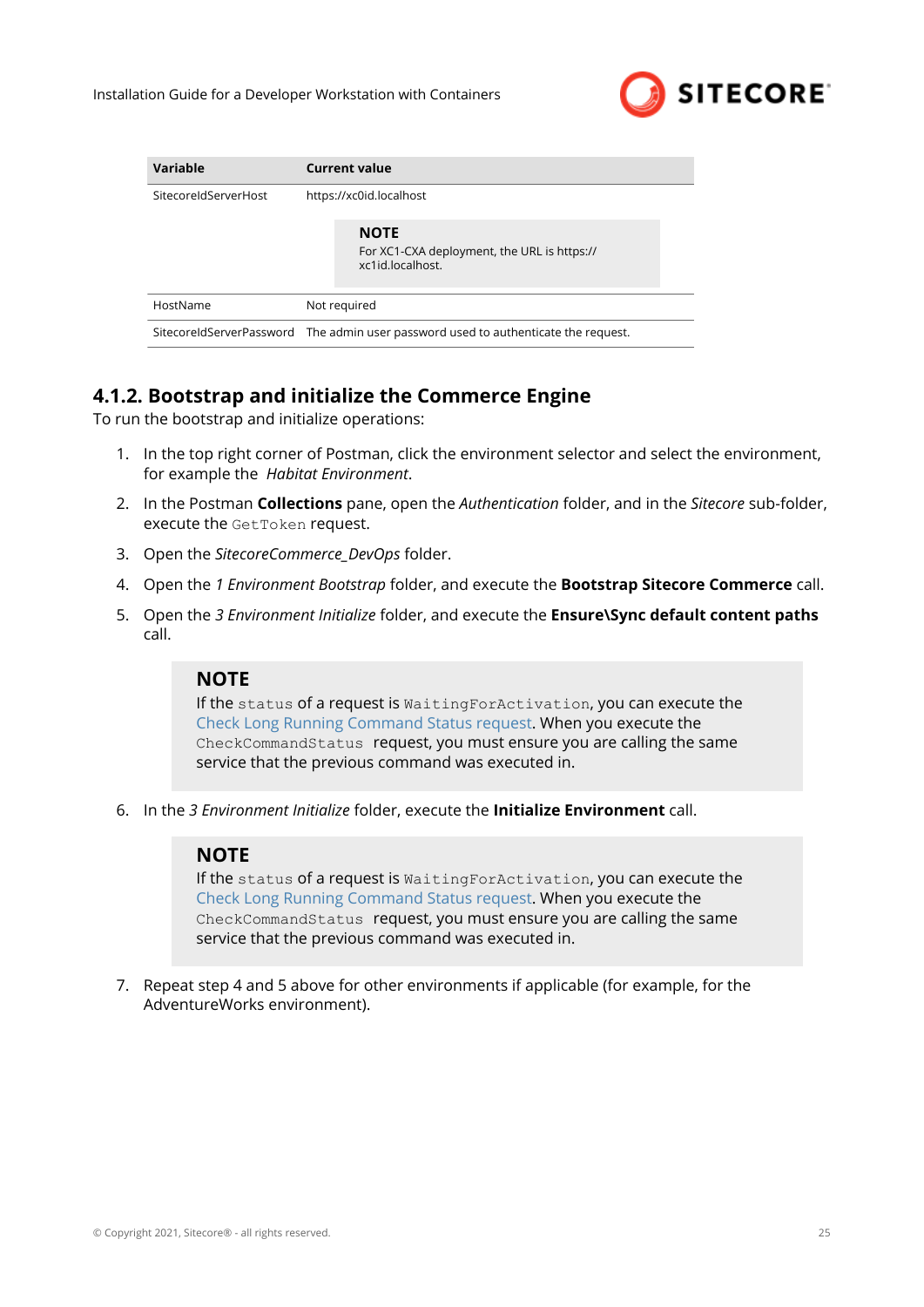

# <span id="page-25-0"></span>**4.2. Validate the deployment**

After bootstrapping and initializing the Commerce Engine, make sure that you can access the Business Tools, and the Sitecore Launchpad.

#### **4.2.1. Validate the deployment of Business Tools**

The Sitecore Commerce XC Business Tools are deployed in the Authoring environment.

To validate the deployment of the Business Tools:

- 1. Open a browser, and enter the URL for the Commerce Business tools instance. The default host name for the XC Business Tools is: https://bizfx.localhost.
- 2. Login to the Business Tools and ensure that you can browse the tools.

#### **NOTE**

Within the Sitecore Launchpad, the links to the Business Tools will be broken when you bring up the containers. To fix it, follow [these instructions](https://doc.sitecore.com/developers/100/sitecore-experience-commerce/en/change-the-url-to-the-commerce-business-tools.html) and, in the **Link** field, enter the URL https://bizfx.localhost/ (instead of https://localhost:4200).

#### **4.2.2. Validate access to the Content Management instance**

To validate the deployment of the Content Management instance:

- 1. Open a browser, and enter the URL for the Content Management instance. The Content Management instance runs on port 443 and uses the HTTPS protocol. The default host name for the Content Management instance is:
	- In a XC0 topology: https://xc0cm.localhost
	- In a XC1-CXA topology: https://xc11cm.localhost
- 2. Validate that you can login to Sitecore and access the Sitecore Launchpad.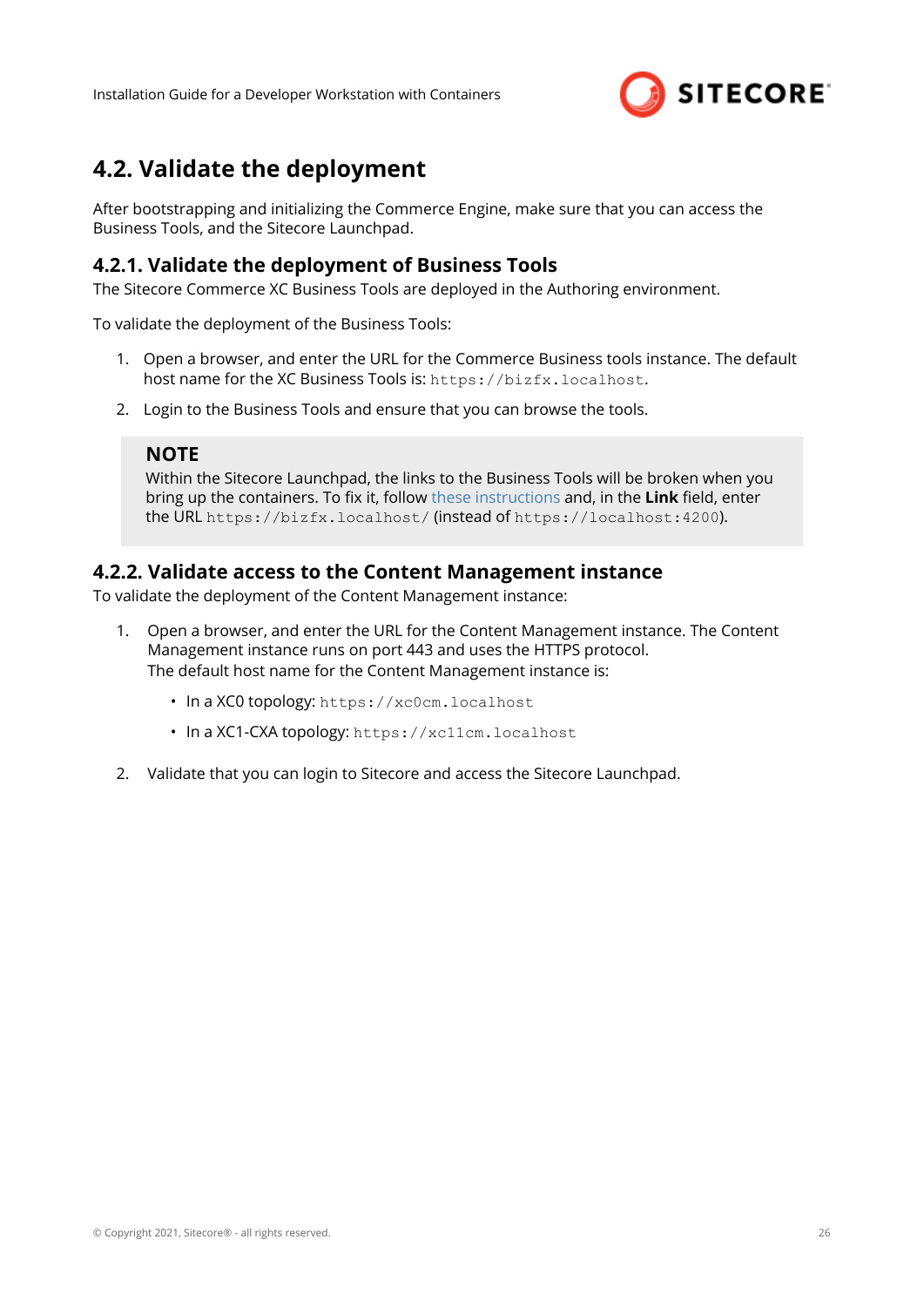

## <span id="page-26-0"></span>**4.3. Configure user accounts**

After you have deployed your Sitecore XC solution, you must create user accounts and assign the appropriate roles.

#### **NOTE**

Every Sitecore XC user who requires access to the Business Tools must have the *Commerce Business User* role assigned, at a minimum.

You [create users](https://doc.sitecore.com/developers/100/platform-administration-and-architecture/en/create-a-user.html) and [assign roles](https://doc.sitecore.com/developers/100/platform-administration-and-architecture/en/add-a-user-to-a-role.html) using the **User Manager** tool on the **Sitecore Launchpad**.

Refer to the [User roles and permissions](https://doc.sitecore.com/developers/100/sitecore-experience-commerce/en/user-roles-and-permissions.html) topic for information on the pre-defined roles and associated permissions for the Sitecore XC Business Tools.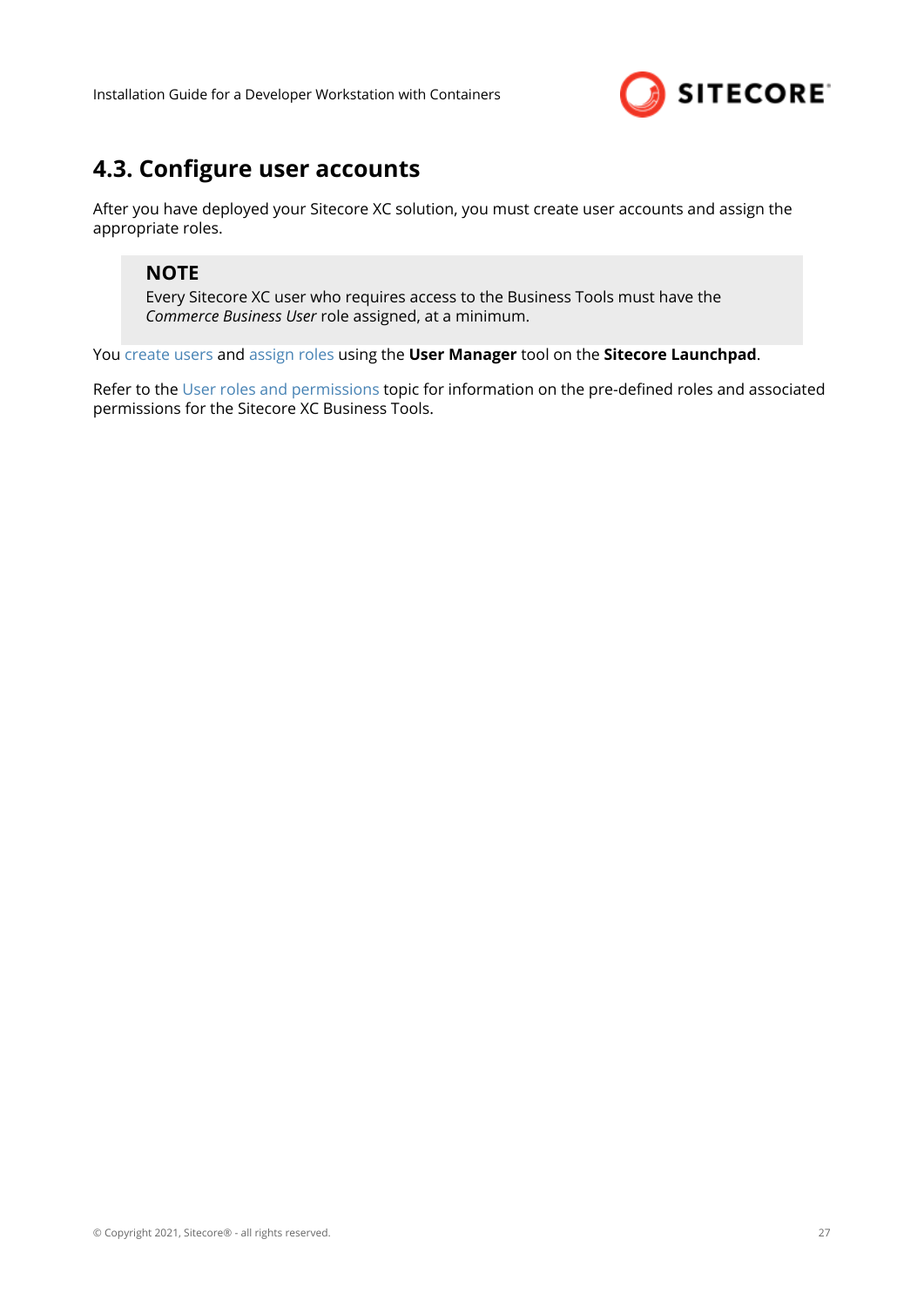

## <span id="page-27-0"></span>**4.4. Generate catalog templates**

After you have deployed your Sitecore XC solution, you must refresh the cache and generate catalog templates, then republish the site.

You can perform both of these operations from the **Content Editor** on the **Sitecore Launchpad**.

To generate catalog templates:

- 1. Open a browser, and login to the **Sitecore Launchpad** (in a container deployment, the URL is https://cm.globalhost/sitecore, or in an Azure deployment, the URL is https:// <deployment name>-cm.azurewebsites.net/sitecore).
- 2. Click on **Content Editor**.
- 3. In the Content Editor, click on the **Commerce** tab.
- 4. Click on **Refresh Commerce Cache** (in the **Caches** tile).
- 5. Click on **Update Data Templates** (in the **Catalog** tile)**.**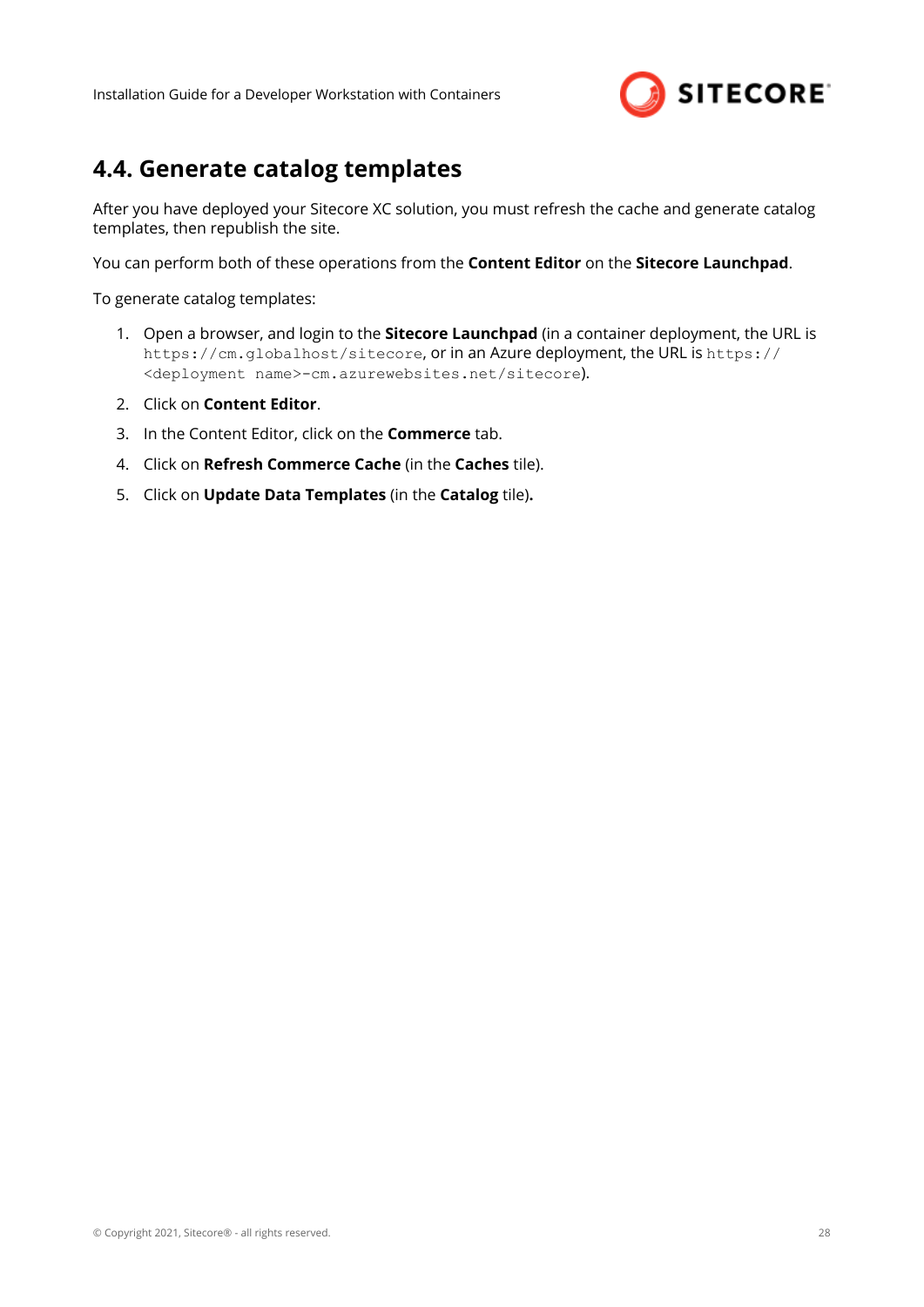

## <span id="page-28-0"></span>**4.5. Perform full rebuild of Commerce indexes**

After you initialized your environments with Commerce data (for example, the sample AdventureWorks or Habitat environments), you must rebuild the following Commerce indexes using Postman:

- Catalog Items
- Promotions
- Price Cards

To rebuild [Commerce search indexes using Postman](https://doc.sitecore.com/developers/100/sitecore-experience-commerce/en/rebuild-a-commerce-search-index-using-postman.html) :

- 1. In the Postman **Collections** pane, expand the *SitecoreCommerce\_DevOps* collection.
- 2. Open the *Minions* folder, and execute the following request:
	- *Run FullIndex Minion Catalog Items* request.
	- *Run FullIndex Minion Promotions* request.
	- *Run FullIndex Minion PriceCards*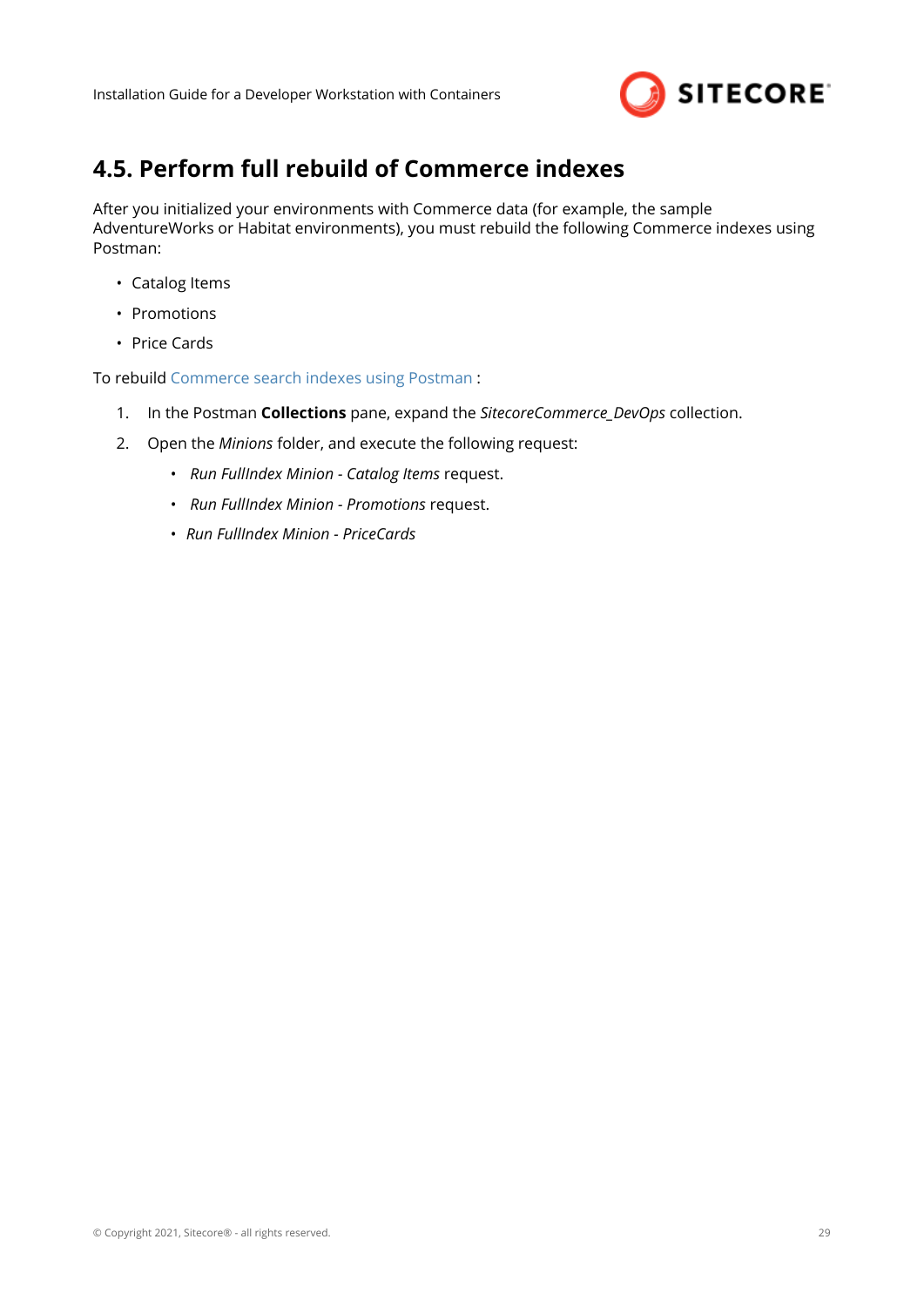

## <span id="page-29-0"></span>**4.6. Create an SXA Storefront tenant and site**

If your deployment topology includes the SXA Storefront and you to want to use the SXA Storefront site as a starting point to create your own e-commerce site, you must create a new tenant and storefront site using [this procedure.](https://doc.sitecore.com/developers/100/sitecore-experience-commerce/en/create-a-commerce-tenant-and-site.html).

### **NOTE**

In deployment using Kubernetes, the SXA Storefront site is functional only after you complete all post-deployment steps.